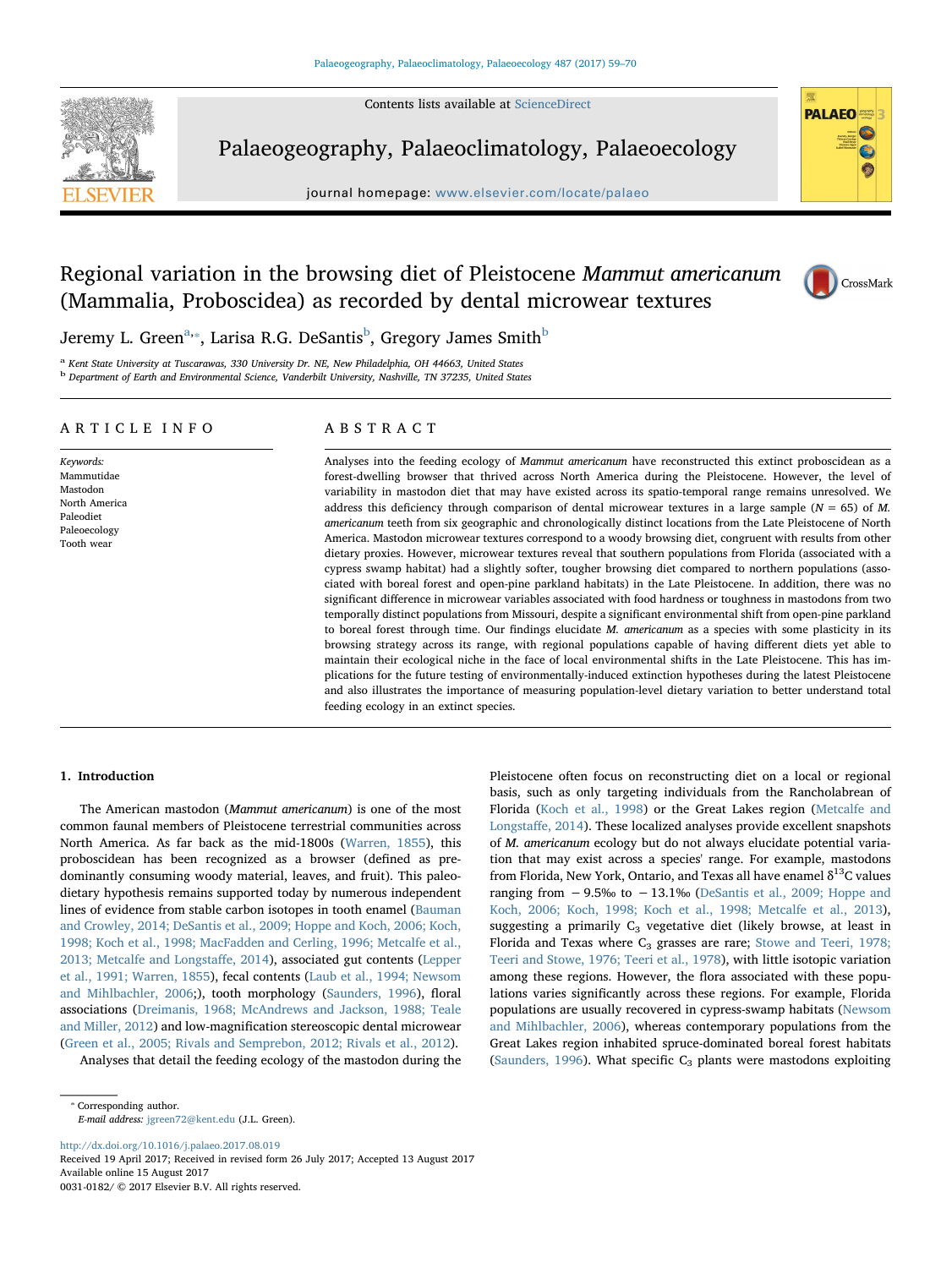within their home range? This follow-up question is mainly answered through examination of gut and/or fecal contents ([Newsom and](#page-10-6) [Mihlbachler, 2006\)](#page-10-6), which can provide an incredibly detailed record of an individual's diet at a very restricted moment in time, but can be clouded by opportunistic feeding (i.e., the contents from an individual's stomach or a dung pile are not always representative of populationlevel diet). Isotopic analyses reveal broad scale resolution in ecology (covering a time scale of months to years of feeding), while gut/fecal contents present very fine temporal resolution (covering usually the last meal). Additionally, isotopic changes may remain fairly constant despite differences in the textural properties of food (e.g., [Jones and](#page-10-7) [DeSantis, 2017](#page-10-7)), while the latter are usually rare in the fossil record. What remains unanswered is whether different regional populations of mastodons exploited different browse sources through time (i.e., were mastodons homogenous in their browsing niche across their geographic and temporal range?). This deficiency in our knowledge of intra-specific variation in mastodon feeding ecology can be clarified via the analysis of dental microwear textures.

Dental microwear refers to microscopic wear deposited on the occlusal surface of a tooth during chewing and is a well-established proxy for diet (e.g., [Teaford and Walker, 1984; Walker et al., 1978\)](#page-11-2). Although the timeframe recorded by foods of varying textural properties is likely positively correlated with abrasiveness, dental microwear typically represents food consumed of the past few days to weeks of an animal's life and can provide a short-term indication of diet when gut/fecal contents are unavailable [\(Grine, 1986](#page-10-8)). Dental microwear texture analysis (DMTA) is an automated technique that can provide an accurate estimate of differences in feeding habits [\(DeSantis, 2016; Scott et al., 2005,](#page-9-3) [2006; Ungar et al., 2003\)](#page-9-3), even at the intra-specific level [\(Merceron](#page-10-9) [et al., 2010](#page-10-9)). Thus, DMTA is an appropriate tool to clarify variation in diet and feeding behavior among different mastodon populations. Here, we compare DMTA variables in six distinct populations of Pleistocene M. americanum to address the question of whether the textural properties of foods consumed by mastodons vary across the spatio-temporal distribution of the species. Specifically, we test two hypotheses: 1) M. americanum microwear varies significantly among geographically and/ or temporally different populations; 2) M. americanum microwear varies significantly among populations that occupied different habitats.

#### 2. Background

#### <span id="page-1-0"></span>2.1. American mastodon behavioral ecology and migratory potential

Comparing among disparate populations of Mammut americanum requires an underlying assumption that individual mastodons stayed within local to regional settings and did not migrate pan-continental distances. Comparison to modern analogues (including Asian and African elephants) provides insight into how mastodons may have migrated, and how population home range sizes may have varied. In general, modern elephant migration patterns tend to be impacted by human population centers and farmland distribution, with the bulk of migration pathways typically falling into riparian zones or areas of water and food availability during the dry season [\(Kumar et al., 2010](#page-10-10)). However, modern correlates can still provide useful criteria with which to evaluate the movement of extinct faunas.

For example, home range sizes exceeding 600 km<sup>2</sup> have been recorded for female Asian elephants in southern India ([Baskaran et al.,](#page-9-4) [1995\)](#page-9-4), while home range sizes in northern India have been recorded at 184–326  $km^2$  for females and 188–407  $km^2$  for males [\(Williams, 2003](#page-11-3)). Substantially smaller home range sizes  $(30-160 \text{ km}^2 \text{ for females and}$ 53–345  $km^2$  for males) have been recorded in Sri Lanka [\(Fernando](#page-9-5) [et al., 2005\)](#page-9-5). By contrast, African savanna elephants (Loxodonta africana) inhabiting the Namib Desert have considerably larger home range sizes; ranges for female family units of 2851-18,681 km<sup>2</sup> [\(Lindeque and](#page-10-11) [Lindeque, 1991](#page-10-11)) and for males of 210-14,310  $km^2$  ([Leggett, 2010\)](#page-10-12) have been recorded. Further, these Namib Desert-dwelling African elephants

are known to engage in seasonal migrations in search of water at distances of 251–625 km over a period of up to five months ([Leggett,](#page-10-13) [2006\)](#page-10-13), maintaining genetic interrelatedness with elephants in Etosha National Park ([Ishida et al., 2016](#page-10-14)). The factors that likely play the largest role in determining modern elephant migrations are food and water availability – the lush and productive forests of the Indian subcontinent permit Asian elephant family units to stay in comparatively smaller home ranges than the nomadic African savannah elephants of the nutrient-depauperate Namib Desert. Assuming similar physiological requirements and capabilities as modern elephants [\(Haynes, 1991](#page-10-15)), American mastodons occupying late Pleistocene North America were unlikely to have been as nutrient-starved as these desert-dwelling African savannah elephants and thus probably occupied home range sizes closer to that of modern Asian elephants in Sri Lanka and India – approximately 30–400 km<sup>2</sup> [\(Baskaran et al., 1995; Williams, 2003;](#page-9-4) [Fernando et al., 2005](#page-9-4)).

One tool that can provide indirect insight into the migration patterns and behavior of extinct organisms is the use of strontium isotopes. Strontium does not typically undergo measurable biological fractionation due to the small relative mass difference between isotopes (e.g.,  $87$ Sr and  $88$ Sr) [\(Price et al., 1985](#page-10-16)); thus, strontium isotopes preserved in mammalian tissues (including bone or enamel) more typically reflect the distribution of strontium in the local bedrock, which gets taken up via plant roots and is later incorporated into herbivorous mammals ([Ben-David and Flaherty, 2012](#page-9-6)). In areas where there is a disparity in bedrock strontium levels (a function of time since crystallization), the disparity in strontium levels between enamel and bone can be informative of migration patterns. For example, by comparing the strontium levels in mastodon and mammoth tissues to bedrock and local floral/faunal strontium levels from Florida, [Hoppe et al. \(1999\)](#page-10-17) showed that mastodons migrated into the southern Appalachians within the lifetime of the individual – a distance of 120–300 km away. By contrast, mammoths stayed within coastal Florida, suggesting that seasonal fluctuations in moisture or food availability did not drastically impact their migratory behavior. Although mastodons may therefore have engaged in longer distance seasonal migrations than did mammoths, this distance is still much less than the distance between the sites included in this study (e.g., Florida, New York, Indiana). Further, if the home range sizes of mastodons were equitable to the home range sizes of modern elephants, the spectrum of vegetation encountered by M. americanum individuals recovered from a single site is likely to have been broadly similar.

### 2.2. Fossil populations

We selected 65 M. americanum teeth from six Late Pleistocene populations, each representing individuals from a unique locality/region and/or a specific time range. Associated paleoenvironmental plus geochronologic data for each population are listed in [Table 1](#page-2-0) and the spatial distribution of localities is mapped in [Fig. 1](#page-3-0), with additional evidence of mastodon behavior and diet within each population outlined below.

#### 2.2.1. Aucilla River

The Aucilla River includes a large watershed with a network of Late Pleistocene sinkhole deposits that have yielded significant paleontological and archaeological finds in northern Florida ([Webb and Simons,](#page-11-4) [2006\)](#page-11-4). Aucilla material sampled here include specimens from stratigraphically constrained localities with associated radiocarbon dates (Page-Ladson, Latvis-Simpson), as well as some collected as surface material with limited geochronologic resolution (Ohmes Collection; see Supplemental Table 1). All teeth recovered from the Aucilla fall within the range of 11,000–40,000 uncalibrated radiocarbon years before present (RCYBP) [\(Table 1;](#page-2-0) [Hoppe and Koch, 2006\)](#page-10-18). Aucilla mastodons had a C<sub>3</sub> browsing diet [\(Green et al., 2005; Hoppe and Koch, 2006](#page-10-3)), with little seasonality ([Hoppe and Koch, 2006;](#page-10-18) but see also [Fisher and](#page-10-19)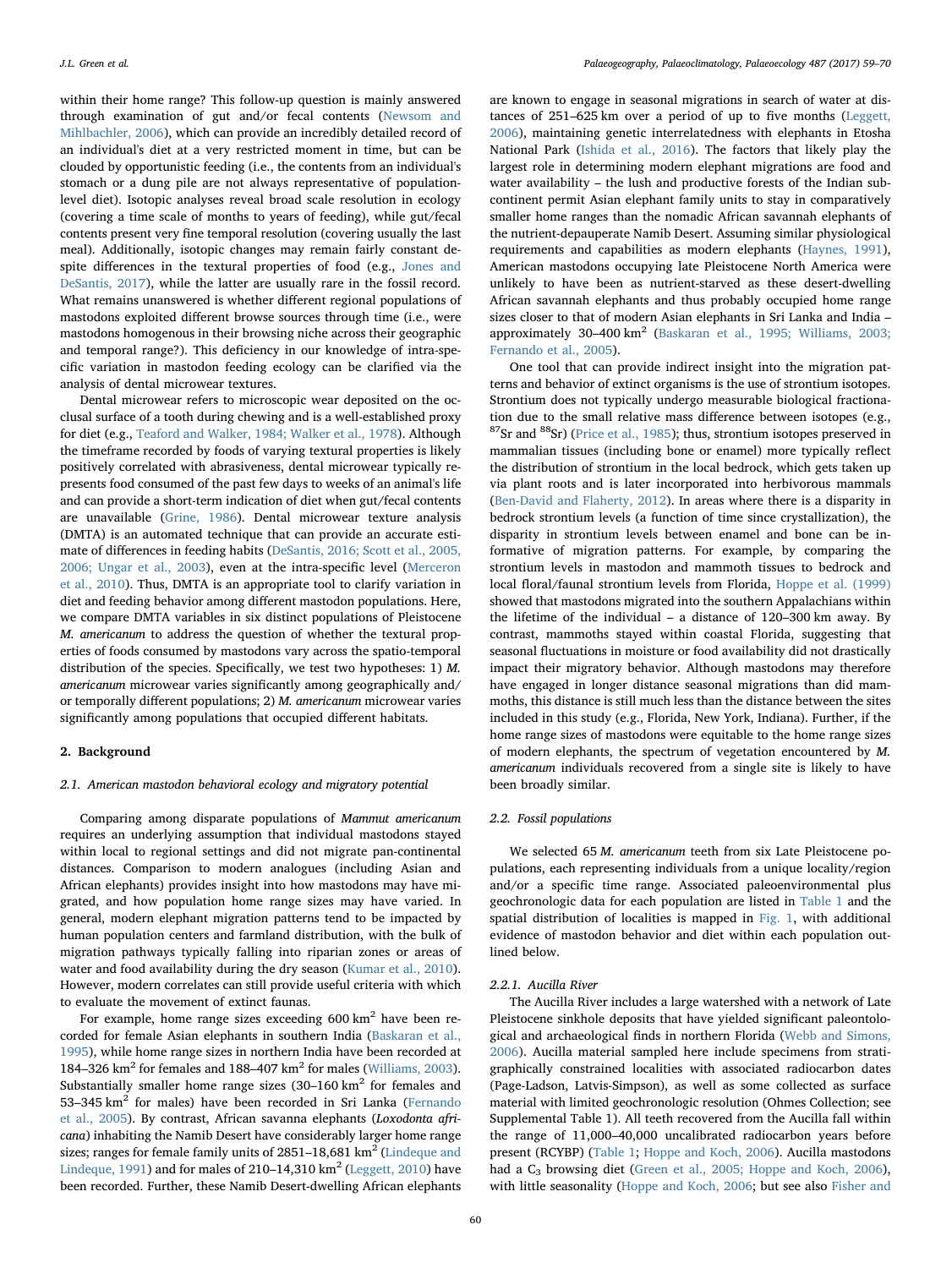#### <span id="page-2-0"></span>Table 1

Summary of fossil localities sampled here, including geochronology and habitat data with authorities. Locality ages represent the estimated interval when M. americanum occupied the associated location.

| Locality                                         | Habitat                                                                      | Locality age (RCYBP)                                     | N        |
|--------------------------------------------------|------------------------------------------------------------------------------|----------------------------------------------------------|----------|
| Aucilla River, Florida<br>Boney Spring, Missouri | Cypress swamp <sup>a</sup><br>Spruce-dominated boreal<br>forest <sup>c</sup> | 11,000-40,000 <sup>b</sup><br>13.600-16.200 <sup>d</sup> | 17<br>12 |
| Hiscock Site, New York                           | Spruce-dominated boreal<br>forest <sup>e</sup>                               | $10.515 - 11.033$ <sup>f</sup>                           | 7        |
| Indiana                                          | Spruce-dominated boreal<br>forest <sup>g</sup>                               | 11.440-15.540 <sup>g</sup>                               | 13       |
| Jones Spring, Missouri                           | Open-pine parkland <sup>c</sup>                                              | 38,000-51,000h                                           | 11       |
| Trolinger Spring,<br>Missouri                    | Open-pine parkland <sup>c</sup>                                              | 29.000-34.000 <sup>d</sup>                               | 5        |

Abbreviations:  $RCYBP$  = uncalibrated radiocarbon years before present;  $N$  = number of specimens sampled.

<span id="page-2-1"></span><sup>a</sup> [Hansen \(2006\).](#page-10-33)

<span id="page-2-2"></span>b [Hoppe and Koch \(2006\)](#page-10-18), [Webb and Dunbar \(2006\).](#page-11-7)

<span id="page-2-3"></span> $\frac{1}{2}$  [King \(1973\).](#page-10-23)

<span id="page-2-4"></span><sup>d</sup> [Saunders \(1977\).](#page-10-22)

<span id="page-2-6"></span><sup>f</sup> [Laub \(2003\).](#page-10-24)

<span id="page-2-7"></span><sup>8</sup> R. Richards (pers. comm.), [Richards et al. \(1987\),](#page-10-30) [Smith \(2010\),](#page-10-29) [Swinehart et al.](#page-11-8) [\(2005\),](#page-11-8) [Whitehead et al. \(1982\).](#page-11-9)

<span id="page-2-8"></span><sup>h</sup> [Haynes \(1985\).](#page-10-32)

[Fox, 2006](#page-10-19)). Dung deposits from the Latvis-Simpson (32,000 RCYBP) and Page-Ladson (12,350 RCYBP) sites are very similar and reveal a bulk-foraging strategy that targeted mainly Taxodium (bald cypress) twigs, supplemented with different species of nut and fruit ([Mihlbachler, 1998; Newsom and Mihlbachler, 2006\)](#page-10-20). Together, these lines of evidence suggest that, in general, mastodons frequented the Aucilla during wetland (cypress swamp) conditions in the Late Pleistocene and maintained a similar diet across this time frame. Aucilla mastodons were nomadic migrants in late to post-glacial times, traveling upwards of 150–200 km during the year [\(Hoppe and Koch, 2007\)](#page-10-21) and seemed to frequent the Aucilla sinkhole during autumn ([Fisher and](#page-10-19) [Fox, 2006; Newsom and Mihlbachler, 2006](#page-10-19)). Although their migratory behavior would have taken them outside of Florida, they would not have interacted with any other population sampled (all other populations are > 1000 km from the Aucilla). Additionally, the high turnover rate of microwear (days to weeks; [Teaford and Oyen, 1989](#page-11-5)) suggests that any patterns on Aucilla mastodon teeth should reflect their diet during occupation. Thus, the Aucilla group represents an independent conglomeration of individuals (both environmentally and geographically) that can be pooled for comparison with all others sampled here.

#### 2.2.2. Boney Spring

Boney Spring in Missouri represents one of the largest aggregations of *M. americanum* individuals from a single locality (MNI = 31; [Saunders, 1977\)](#page-10-22). Fossil accumulation probably occurred during the latter part of the chronologic range of the unit [\(Table 1](#page-2-0); [Saunders,](#page-10-22) [1977\)](#page-10-22). Palynological records reveal that mastodons here inhabited a spruce-dominated forest with deciduous elements during the late Wisconsin full-glacial [\(King, 1973](#page-10-23)). Mastodons during this time period had cheek teeth with smooth enamel and uninterrupted valleys (referred to as the "smooth variety"), as opposed to the "rugged" morphotype found in earlier deposits from Missouri [\(Saunders, 1977\)](#page-10-22). The smooth morphotype has been suggested as an adaptation for browsing on spruce foliage [\(Saunders, 1977; King and Saunders, 1984](#page-10-22)).

#### 2.2.3. Hiscock Site

The well-studied Hiscock Site, New York, includes an attritional sample of mastodon fossils (MNI = 10; [Laub, 2003](#page-10-24)) from the latest Pleistocene ([Table 1](#page-2-0); [Fisher and Fox, 2003; Laub, 2003](#page-9-7)). Associated

pollen records support a spruce-dominated woodland ([McAndrews,](#page-10-25) [2003\)](#page-10-25), in which mastodons consumed  $C_3$  vegetation [\(Metcalfe et al.,](#page-10-26) [2013\)](#page-10-26) inferred as browse via dental microwear ([Rivals and Semprebon,](#page-10-27) [2012\)](#page-10-27) with little seasonal variation in diet as inferred from serial samples of tusk dentin ([Fisher and Fox, 2003\)](#page-9-7). Similar to Aucilla, there are also mastodon dung deposits that reflect heavy consumption of the distal ends of evergreens (Picea in this case, as opposed to Taxodium at Aucilla; [Laub et al., 1994; Teale and Miller, 2012](#page-10-1)). Mastodons at this site likely also consumed soil rich in minerals to supplement their nutritive requirements and also to possibly detoxify food ([Haynes, 2003;](#page-10-28) [Laub, 2003; McAndrews, 2003\)](#page-10-28)

#### 2.2.4. Indiana

The Indiana population represents a conglomeration of 13 individuals from different sites across the state (Supplemental Table 1), including four from the Bothwell assemblage (MNI = 7; [Smith, 2010](#page-10-29)). 10 of the 13 specimens have associated radiocarbon dates falling in the 11,440–15,540 RCYBP range ([Table 1](#page-2-0); Supplemental Table 1) and it is likely that the other three individuals for whom radiocarbon dates are not known fall into this chronologic timeframe (R. Richards, pers. comm.). Previous work has suggested that mastodons in this part of the Great Lakes were regional residents rather than nomadic migrants ([Bauman and Crowley, 2014\)](#page-9-0); however, this conclusion was based on low variability in  ${}^{87}Sr/{}^{86}Sr$  preserved in mastodon tissues, and this and recent work [\(Widga et al., 2017b\)](#page-11-6) has shown that bedrock  ${}^{87}Sr/{}^{86}Sr$ does not vary substantially. Thus, it is difficult to classify the extent to which mastodons migrated in this region using strontium isotopes. Although we are therefore unable to classify the assemblage of individuals we sampled as a distinct "population", we pooled them into one group and consider them distinct from other populations based on temporal segregation from Jones Spring and Trolinger Spring (both LGM sites) and spatial segregation from all other sites (e.g., Boney Springs, MO is  $\sim$  800 km from the Bothwell Site). Pollen profiles from Indiana during the late Wisconsin to early postglacial period (including data associated with several individuals sampled here; Supplemental Table 1) record spruce-dominated boreal forest with some deciduous elements ([Richards et al., 1987; Swinehart et al., 2005; Whitehead](#page-10-30) [et al., 1982\)](#page-10-30). The Bothwell population preserves a typical  $C_3$  dietary signal in tusk dentin, with some seasonal variation ([Smith, 2010\)](#page-10-29).

#### 2.2.5. Jones Spring

Jones Spring lies in the vicinity of Boney Spring in Missouri, yet is deposited during the Mid-Wisconsin period when the environment was dominated by open-pine parkland and spruce vegetation was rare ([Table 1](#page-2-0); [King, 1973](#page-10-23)), with M. americanum fossils extremely abundant (MNI = 25; [King and Saunders, 1984\)](#page-10-31). Faunal deposition likely occurred over the chronologic range of the unit (38,000–51,000 RCYBP; [King and Saunders, 1984\)](#page-10-31). Molars of M. americanum from Jones fit the "rugged variety," having rugose enamel and interrupted valleys and greater rates of tooth wear relative to their eruption state ([Saunders,](#page-10-22) [1977\)](#page-10-22). This increased wear is hypothesized to reflect a more abrasive diet of pine relative to spruce vegetation ([King and Saunders, 1984\)](#page-10-31).

#### 2.2.6. Trolinger Spring

Trolinger Spring (29,000–34,000 RCYBP) lies in the immediate vicinity of and stratigraphically above Jones Spring [\(King and Saunders,](#page-10-31) [1984\)](#page-10-31). Mastodon remains are abundant here (MNI = 15; [King and](#page-10-31) [Saunders, 1984](#page-10-31)) and fossil accumulation occurred over time and not at once [\(King and Saunders, 1984\)](#page-10-31). There is one report of purported mastodon stomach contents containing straw and twig fragments ([Haynes, 1985](#page-10-32)), supporting their ecological role as browsers in this environment. The habitat and dental morphology of M. americanum at Trolinger Spring is the same as Jones Spring ([Table 1;](#page-2-0) [King, 1973; King](#page-10-23) [and Saunders, 1984; Saunders, 1977\)](#page-10-23).

<span id="page-2-5"></span><sup>e</sup> [McAndrews \(2003\).](#page-10-25)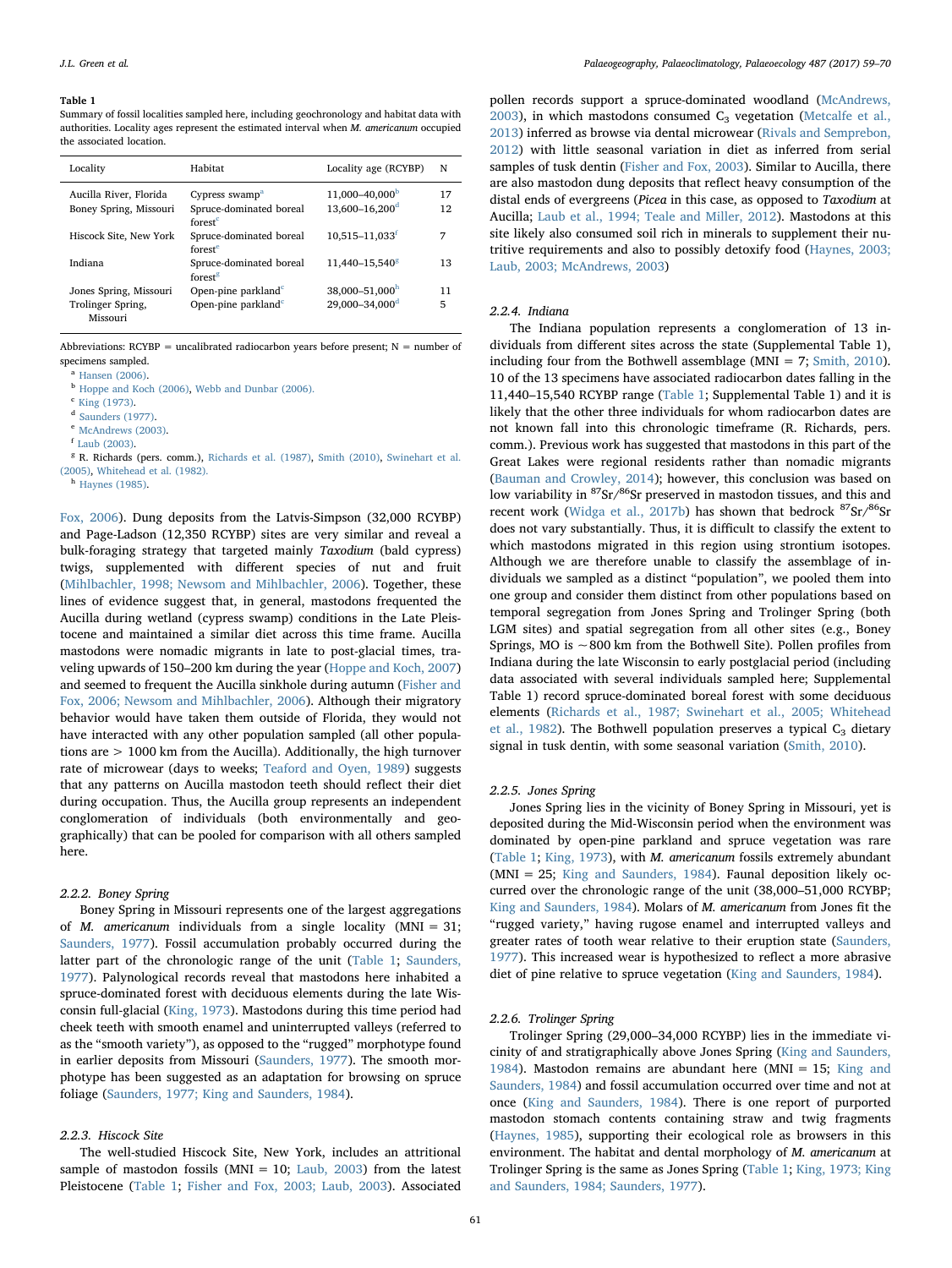<span id="page-3-0"></span>

Fig. 1. Map of known range of Mammut americanum in the Late Pleistocene (Rancholabrean North American Land Mammal Age) of North America. Grey dots show M. americanum remains reported from Canada and the United States using FAUNMAP ([www.ucmp.berkeley.edu/faunmap/\)](http://www.ucmp.berkeley.edu/faunmap) and from Mexico using [Polaco et al. \(2001\).](#page-10-36) Black squares represent localities examined in this study; site 1 includes Boney Spring, Trolinger Spring, and Jones Spring, which were all found relatively close to one another in Missouri.

#### 2.3. Dental microwear

Dental microwear patterns in M. americanum were first described and qualitatively analyzed by [Laub \(1996\)](#page-10-34) to infer jaw movement during chewing. As a dietary proxy, they have thus far been quantified solely using low-magnification stereomicroscopy [\(Green et al., 2005;](#page-10-3) [Rivals and Semprebon, 2012; Rivals et al., 2012](#page-10-3)). [Green et al. \(2005\)](#page-10-3) studied a large sample of mastodons from different localities across Florida, concluding that mastodon microwear was comparable to that of extant ungulate browsers, being most similar to Alces alces (moose) and Diceros bicornis (black rhino). Semprebon et al. (2012) found a similar browsing signature in individuals from Texas and South Carolina, while [Rivals and Semprebon \(2012\)](#page-10-27) identified significantly higher scratch counts in Hiscock mastodons as compared to those from Texas. This initial work is significant in that it supports the utility of microwear as a proxy for paleodiet in megaherbivores, whose teeth are dramatically larger than the size of the wear facets that are examined. Specifically, although the length of a third molar of M. americanum might exceed 150 mm in length [\(Green, 2006\)](#page-10-35), the wear facet (i.e., the region which wears from attrition and abrasion) is significantly smaller

(for this study, the center of the mesial enamel band on the metaloph/ id, roughly a few cm long). This area captures the textural properties of foods processed on the facet and the level of magnification employed helps identify taphonomic damage and artifacts [\(Teaford, 1988](#page-11-10)).

In addition, the aforementioned initial microwear studies suggest that mastodon feeding behavior may have been variable between geographic localities. Although low-magnification light microscopy can elucidate both broad and fine-scale ecological differences (e.g., [Solounias and Semprebon, 2002; Rivals and Solounias, 2007](#page-11-11)), researchers must still deal with potential issues of subjectivity in user identification of wear features (e.g., [DeSantis et al., 2013; Mihlbachler](#page-9-8) [et al., 2012\)](#page-9-8) and no way to consistently quantify the depth of features, reducing the ability to discern subtle dietary differences ([DeSantis et al.,](#page-9-8) [2013\)](#page-9-8).

In contrast, DMTA is an automated, three-dimensional analytical technique that reduces potential problems with user-identification of microwear features and yields a detailed microtopographic profile of the tooth surface [\(DeSantis et al., 2013; Scott et al., 2005, 2006\)](#page-9-8). DMTA does not quantify counts of discrete events (e.g., scratches, pits) as in traditional SEM or light microscopy techniques, but rather quantifies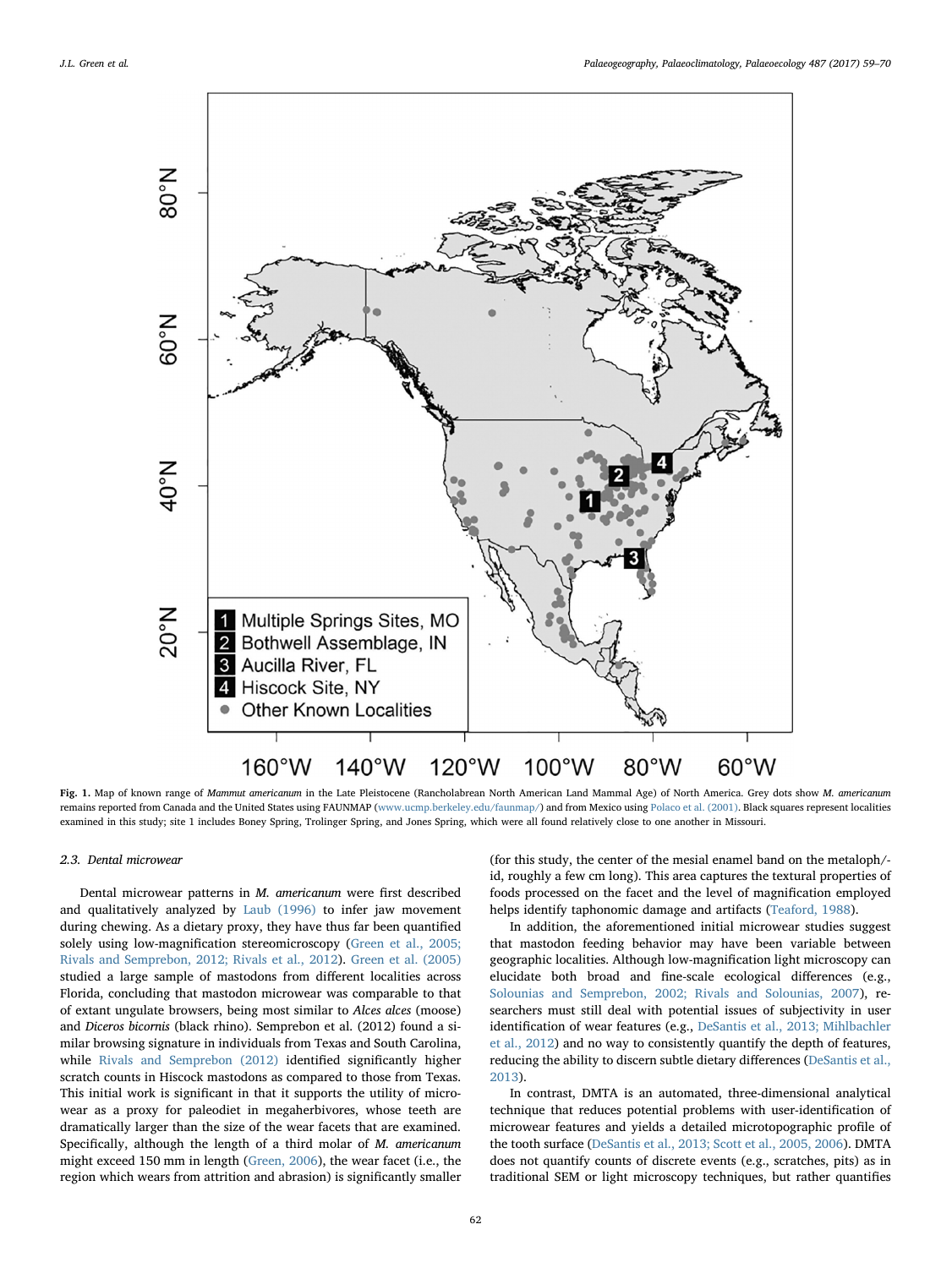the complex surface of a wear facet using variables that describe the total complexity of the entire surface. The variables calculated by DMTA include anisotropy (epLsar), complexity (Asfc), textural fill volume (Tfv), and heterogeneity of complexity compared among a total of 9 sub-surfaces in a 3  $\times$  3 grid (HAsfc<sub>3  $\times$ 3)</sub> and 81 sub-surfaces in a 9 × 9 grid (HAsfc<sub>9 × 9</sub>) grids ([DeSantis, 2016; Scott, 2012; Scott et al.,](#page-9-3) [2005, 2006; Ungar et al., 2003](#page-9-3)). Anisotropy (exact-proportion lengthscale anisotropy of relief – epLsar) is the orientation of wear features; high anisotropy values generally result from the processing of tougher foods, such as grass or leaves, which tend to leave elongate scratches aligned with the direction of food processing ([DeSantis, 2016; Scott](#page-9-3) [et al., 2005, 2006; Ungar et al., 2003\)](#page-9-3). Complexity (area-scale fractal complexity – Asfc) is a measure of surface roughness at varying scales; higher complexity values are typically indicative of hard or brittle foods, including woody browse, fruits, and/or nuts and seeds ([DeSantis,](#page-9-3) [2016; Scott, 2012; Scott et al., 2005, 2006; Ungar et al., 2003\)](#page-9-3). The relationship between epLsar and Asfc values can be used to shed insight into the varying proportion of woody browse or leafy foliage incorporated in the diet of disparate populations of browsing taxa such as mastodons. Textural fill volume, which quantifies the total depth of microwear features using square cuboids to fill features ([Scott et al.,](#page-10-37) [2006\)](#page-10-37), can be used to make estimates into the degree of hardness of foods consumed. Because DMTA is capable of distinguishing between subtler dietary niches than two-dimensional microwear analysis ([DeSantis et al., 2013](#page-9-8)), we conduct DMTA on M. americanum from a diversity of regions and habitats to assess intraspecific variability in the textural properties of food consumed.

#### 3. Materials and methods

#### 3.1. Specimens

A total of 65 M2/m2s and M3/m3s in wear stage 2,  $2 +$ , or 3 (representing young adult to adult stage; sensu [Green, 2006](#page-10-35) and [Green and](#page-10-38) [Hulbert, 2005\)](#page-10-38) were sampled. In these defined wear stages, a pronounced facet (appropriate for molding) had developed on the enamel surface and chewing motion was more unidirectional in a buccal-lingual plane ([Laub, 1996](#page-10-34)). In earlier stages of wear, the orientation of visible scratches change from the enamel crest (where scratches appear more random) to the sloping crescentoid (where scratches appear more parallel) on the same tooth because these surfaces come into contact with opposing teeth at different phases of the chewing cycle [\(Laub,](#page-10-34) [1996\)](#page-10-34). To minimize potential intra-tooth variation in microwear, we maintained consistency in the location on the facet sampled across all individuals (see [Section 3.2\)](#page-4-0). Only molars with an undamaged enamel band on the metaloph/−id were selected to reduce the possibility of taphonomic alteration of original microwear. Only one tooth per isolated maxillae/mandibles and complete skulls was chosen. M2/m2s were preferentially selected to ensure consistency of microwear sampling within the tooth row, although M3/m3s were sometimes targeted if the second molar in a complete mandible/maxilla was missing or damaged, or, in the case of the Aucilla and Indiana groups, sampling of molars extended across multiple sub-sites, thereby limiting the possibility of sampling the same individual twice. Isolated molars from a single locality were only sampled if they could not be qualitatively matched in relative size and degree of wear to a previously sampled tooth. For example, if an isolated left and right M2 were the same size with the same degree of occlusal wear (i.e., they possibly originate from the same individual), only one was molded. This standardized procedure helps ensure that every molded tooth represents a different individual in our study.

#### <span id="page-4-0"></span>3.2. Dental microwear texture analysis

The central region (i.e., junction of the pretrite and postrite cusps) of the metaloph/−id was the standardized sampling location for each

tooth. This surface was first cleaned with acetone and cotton-swabs to remove exogenous preservative, and then washed with ethanol and allowed to dry completely. Multiple applications of acetone were required for specimens with thick coatings of preservative, and these were repeated until the enamel surface was no longer tacky. Only tooth surfaces where preservative could be removed from the central region were molded. Each surface to be molded was then washed with ethanol as a second cleaning step and allowed to dry completely. Two molds of the cleaned surface were made with a two-part polyvinylsiloxane impression material (President Jet Plus MicroSystem, regular body). The first mold was discarded as a final cleaning step. The second mold was cast in clear epoxy resin (Buehler EpoKwick) and allowed to polymerize for at least 48 h. The replica casts were scanned under a Sensofar PLu neox optical profiler (Solarius Development, Inc., Sunnyvale, CA) at Vanderbilt University (Department of Earth and Environmental Sciences) using a  $100 \times$  objective lens.

A total area of 204  $\times$  276  $\mu$ m<sup>2</sup> was scanned, split into a 2  $\times$  2 grid (a total of four scans). All tooth surfaces underwent scale-sensitive fractal analysis (SSFA) via analysis of tooth surfaces using both toothfrax and Sfrax (Surfract Corp., <http://www.surfract.com>/) software. The median value of the four scans was used to represent a given specimen.

The scans were analyzed for complexity (Asfc), anisotropy (epLsar), textural fill volume (Tfv), and heterogeneity (HAsfc). Variability in the roughness of a surface at different scales of observation is quantified as complexity, with high complexity occurring in animals that eat harder and/or more brittle objects including woody browse ([DeSantis, 2016;](#page-9-3) [DeSantis et al., 2017; Jones and DeSantis, 2017; Prideaux et al., 2009;](#page-9-3) [Scott, 2012; Scott et al., 2005, 2006; Ungar et al., 2003\)](#page-9-3). The relative orientation of surface features is recorded as anisotropy, with high anisotropy corresponding to a surface with more consistently oriented features and correlated with tough food consumption [\(DeSantis, 2016;](#page-9-3) [DeSantis et al., 2017; Jones and DeSantis, 2017; Prideaux et al., 2009;](#page-9-3) [Scott, 2012; Scott et al., 2005, 2006; Ungar et al., 2003](#page-9-3)). Textural fill volume measures the amount of material that has been removed from a surface, with high values describing a surface with deep features ([DeSantis, 2016; Scott et al., 2006\)](#page-9-3). Heterogeneity examines how complexity changes across a surface. To do so, it compares the complexity of the entire surface to subdivided surfaces (i.e., a given surface is divided into  $2 \times 2$  to  $12 \times 12$  sub-surfaces, a total of 4 to 144 subsurfaces, respectively; e.g., [DeSantis, 2016; Scott et al., 2006\)](#page-9-3). Low heterogeneity is present on surfaces with a more uniform texture ([Scott,](#page-10-39) [2012\)](#page-10-39). Although HAsfc<sub>3</sub>  $\times$  3 (9 sub-surfaces) was the only heterogeneity variable initially reported [\(Scott et al., 2006](#page-10-37)), subsequent studies also reported HAsfc9 <sup>×</sup> <sup>9</sup> (81 sub-surfaces) (e.g., [DeSantis et al., 2013; Jones](#page-9-8) [and DeSantis, 2017; Ramdarshan et al., 2016\)](#page-9-8). Thus, we report HAsfc<sub>3</sub>  $\times$ <sub>3</sub> and HAsfc<sub>9</sub>  $\times$ <sub>9</sub> to maintain consistency with and facilitate easier comparison with these and future studies.

As DMTA values are typically not normally distributed (Shapiro-Wilk tests were also run to confirm this), non-parametric tests were used to compare all fossil specimens of M. americanum to one another, between different sites and habitats using Kruskal-Wallis tests and Dunn's procedure. P-values < 0.05 were considered significant.

## 4. Results

Dental microwear data for specimens of M. americanum analyzed here are summarized in [Table 2](#page-5-0) (with all primary data presented in Supplemental Table 1, with examples of 3D wear surfaces noted in [Fig. 2\)](#page-5-1) and graphically represented in [Fig. 3](#page-6-0).

Summary data of M. americanum specimens grouped by locality is in [Table 3](#page-7-0), with pairwise comparisons among different localities (with samples sizes  $> 10$ ) are presented in [Table 4](#page-7-1) and graphically depicted in [Fig. 3a](#page-6-0). Most notably, M. americanum from Jones Spring and Boney Spring have significantly greater Asfc values than Aucilla individuals ([Tables 3](#page-7-0)–4). M. americanum individuals from Jones Spring also have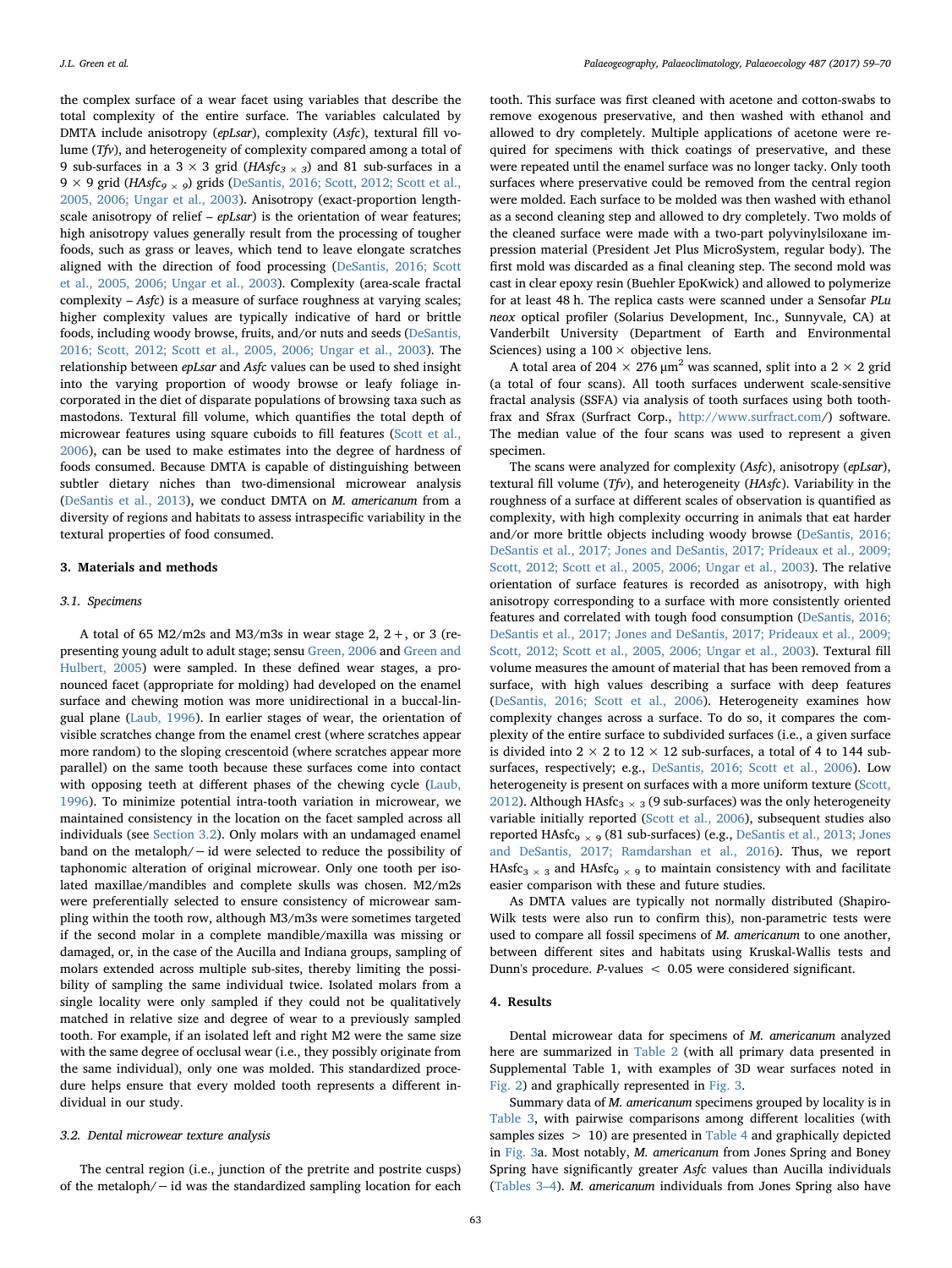<span id="page-5-0"></span>Descriptive statistics of DMTA attribute values for all Mammut americanum specimens here examined  $(n = 65)$ .

| Statistic                    | Asfc  | epLsar | Τfν      | $HAsfc3 \times$ 3 | HAsfc <sub>9 <math>\times</math> 9</sub> |
|------------------------------|-------|--------|----------|-------------------|------------------------------------------|
| Mean                         | 1.950 | 0.0035 | 10.305   | 0.365             | 0.704                                    |
| Median                       | 1.675 | 0.0036 | 11,234   | 0.349             | 2.634                                    |
| Standard deviation $(n - 1)$ | 1.315 | 0.0017 | 3600     | 0.149             | 0.357                                    |
| Minimum                      | 0.032 | 0.0005 | 168      | 0.143             | 0.277                                    |
| Maximum                      | 5.937 | 0.0084 | 15,271   | 0.933             | 2.396                                    |
| Total range                  | 5.905 | 0.0079 | 15,103   | 0.790             | 2.119                                    |
| Skewness (Fisher)            | 1.120 | 0.438  | $-1.299$ | 1.482             | 2.529                                    |
|                              |       |        |          |                   |                                          |

Abbreviations: Asfc, area-scale fractal complexity; epLsar, anisotropy; Tfv, textural fill volume,  $HAsfc<sub>3</sub> \times$  3,  $HAsfc<sub>9</sub> \times$  9, Heterogeneity of complexity in a 3  $\times$  3 and 9  $\times$  9 grid, respectively.

significantly lower *epLsar* values than Aucilla individuals (with comparisons between Boney Spring and Aucilla yielding a p-value of exactly 0.050, not < 0.05). Further, Boney Spring individuals have more homogenous surfaces as compared to Aucilla (in both  $HAsfc<sub>3</sub> \times 3$  and HAsfc<sub>9</sub> × 9), Jones Spring (HAsfc<sub>9</sub> × 9 only), and Indiana (HAsfc<sub>3</sub> × 3 only) ([Tables 3](#page-7-0)–4).

Summary data of M. americanum specimens grouped by habitat (as described in [Section 2.1.](#page-1-0)) is presented in [Table 5,](#page-8-0) with pairwise comparisons among different habitats in [Table 6](#page-8-1) and graphically depicted in [Fig. 3](#page-6-0)b. Individuals from cypress swamps (those located at Aucilla) have significantly lower Asfc than individuals from Boreal habitats (Boney Spring, Hiscock, Indiana) and from open-pine parklands (Jones and Trolinger Springs; [Tables 5](#page-8-0)–6). Further, individuals from cypress swamps also have significantly higher epLsar values than individuals from open-pine parklands and less homogenous surfaces ( $HAsfc_9 \rightarrow 9$ only) than boreal forest mastodons ([Tables 5](#page-8-0)–6).

#### 5. Discussion

In general, our results support a woody browsing diet in all M. americanum populations analyzed here, consistent with previous microwear studies, gut/fecal contents, and isotopic analyses (reviewed in [Section 1](#page-0-3)). When compared to each other, mastodons from similar northern latitudes (the individual Boney Spring, Jones Spring, and Indiana populations, as well as spruce-dominated boreal forest and openpine parkland habitat pooled groups) show a similar low anisotropyhigh complexity textural pattern that does not significantly differ ([Tables 4, 6\)](#page-7-1), supporting a generally homogenous browsing diet for these populations, despite existing in different regions and at different times [\(Table 1](#page-2-0); [Fig. 1](#page-3-0)). However, heterogeneity, which is linked to specialized vs. generalized feeding in suids [\(Souron et al., 2015](#page-11-12)) and also distinguishes grass and clover feeders in sheep [\(Merceron et al.,](#page-10-40) [2016\)](#page-10-40), does differ significantly ([Table 4](#page-7-1)). If the same relationship in suids holds true for proboscideans, significantly lower heterogeneity suggests that the Boney Spring population may have been more specialized in their browsing habits compared to other regions. Significant differences in complexity, anisotropy, and heterogeneity arise when northern localities are compared to the southern Aucilla group and when boreal and open-pine parkland habitats are directly compared to cypress swamps [\(Table 6\)](#page-8-1). Specifically, this suggests that at least some populations of M. americanum had regionally specific feeding ecologies. However, we see no significant difference in anisotropy or complexity through time among the two chronologically-distinct Missouri localities (Boney Spring versus Jones Spring; [Table 4](#page-7-1)), suggesting no chronologic change in the dietary texture in the same region. Below we explore the possible sources and causes of the variation at the regional-level and discuss the implications of a temporally stable dietary niche.

<span id="page-5-1"></span>

Fig. 2. 3D surface models displaying microwear features of Mammut americanum from three habitat categories: (A) spruce boreal forest (BUFFH5NE-282); (B) open-pine parkland (ISM 52JS73); (C) cypress swamp (UF 180505). Abbreviations: BUFF = Buffalo Museum of Science; ISM = Illinois State Museum of Natural History; UF = Florida Museum of Natural History.

#### 5.1. Regional differences in microwear texture

Complexity, which is indicative of hard food consumption such as woody browse in herbivores ([DeSantis, 2016; DeSantis et al., 2017;](#page-9-3) [Jones and DeSantis, 2017; Prideaux et al., 2009; Scott, 2012; Scott](#page-9-3) [et al., 2005, 2006; Ungar et al., 2003\)](#page-9-3), is significantly less in cypress swamp mastodons compared to the other habitats. However, pairwise comparisons found differences only between the two Missouri populations compared to Aucilla, which suggests these two loci may be the primary source of this difference. As such, differences in complexity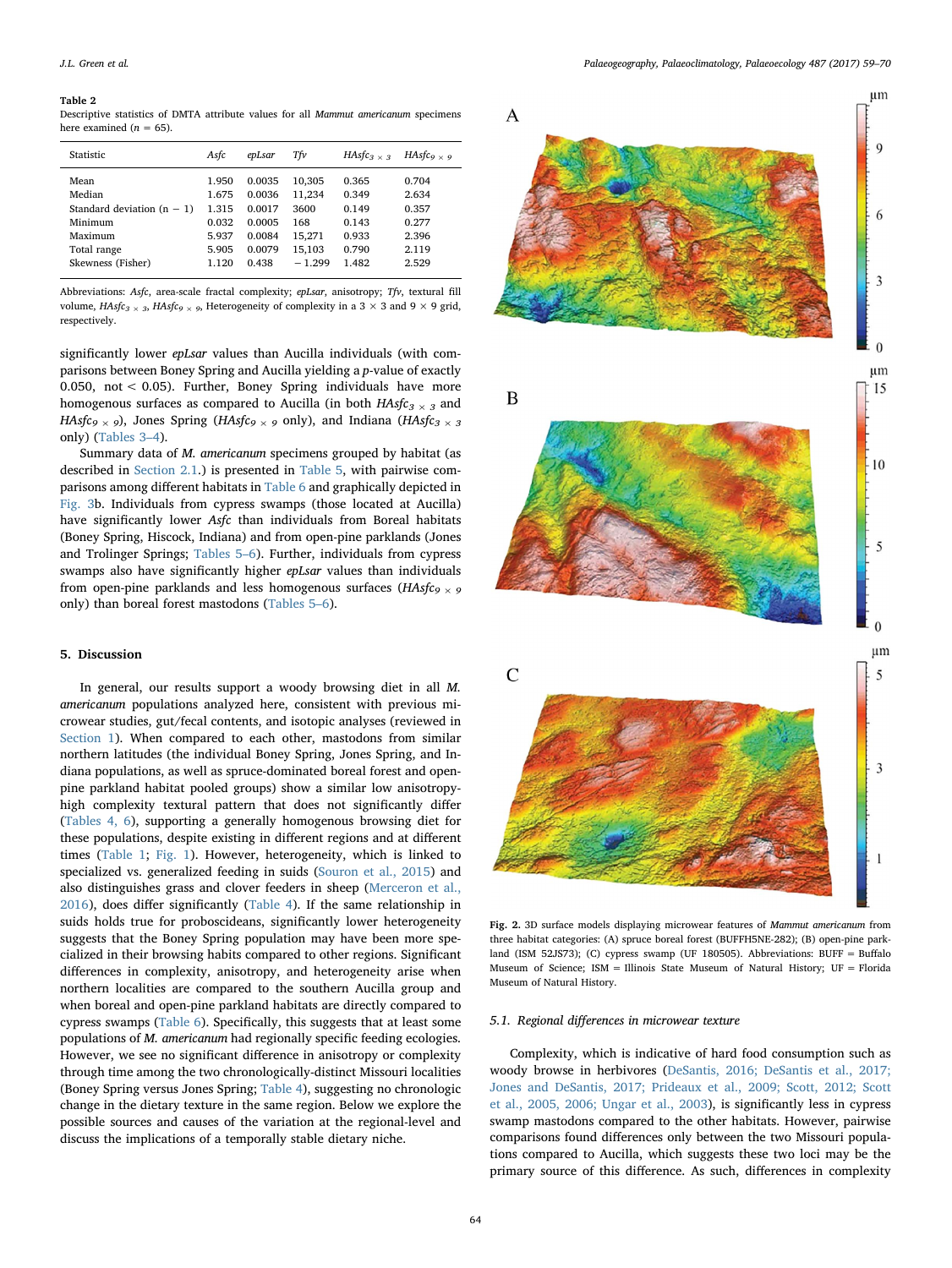<span id="page-6-0"></span>

Fig. 3. Bivariate plot of anisotropy and complexity of the fossil specimens of Mammut americanum as broken down by locality (A), and habitat (B). Note, sites with similar habitats have similar symbols.

may not only stem from differences in habitat but also differences in geographic regions. What specific differences in food texture could explain this variation? Dung deposits reconstruct Aucilla mastodons as predominately feeding on the distal ends of Taxodium sp. (bald cypress) branches during their autumn occupation [\(Newsom and Mihlbachler,](#page-10-6) [2006\)](#page-10-6). Purported mastodon stomach and dung remains from northern boreal environments suggest M. americanum in these regions also targeted distal coniferous twigs as abundant low-quality forage, but the taxa consumed are different and more diverse than those consumed at Aucilla, as remains of Picea sp. (spruce), Tsuga sp. (hemlock), Juniperus sp. (juniper), Abies sp. (fir), Thuja sp. (cedar) and Larix sp. (larch) have all been reported ([Bishop, 1921; Dreimanis, 1968; Drumm, 1963; Hay,](#page-9-9) [1923; Warren, 1855;](#page-9-9) but see also [Lepper et al., 1991,](#page-10-0) who found a ground-level non-coniferous diet for the Burning Tree mastodon from Ohio).

Differences in the hardness of wood species consumed between these regions could theoretically explain the complexity differences we report. Since many of the plant species mentioned above are still living today, their mechanical properties have been quantitatively determined. Specifically, side hardness (recorded in N) refers to the measure of resistance of wood to indentation on a surface perpendicular to the grain using a modified Janka hardness test, with higher values reflecting more force required for deformation [\(Weimann and Green,](#page-11-13) [2007\)](#page-11-13). Thus, a wood with greater side hardness may result in higher complexity on a wear surface during mastication. Wood of Taxodium distichum (bald cypress) in the green state has a side hardness of 1730 N, whereas the average side hardness of extant northern conifer greenwood varies [e.g., Abies sp. = 1466.25 N ( $n = 8$  species); Juniperus virginianus = 2880 N; Larix sp. = 2135 N ( $n = 4$  species); Picea sp. = 1463.33 N ( $n = 6$  species); Tsuga sp. = 1890 N ( $n = 3$  species); side hardness data from [Weimann and Green, 2007\]](#page-11-13). Therefore, mastodons in Boney Spring regularly consuming twigs of conifers harder than Taxodium could account for the higher complexity relative to Aucilla. More homogenous textural surfaces in the Boney Spring population, as compared to Aucilla River mastodons, suggests that foods consumed resulted in fairly uniform wear surfaces in regards to complexity.

At Jones Spring, the main conifer present during the mastodon occupation was likely Pinus banksiana (jack pine) [\(King, 1973\)](#page-10-23), which has only a slightly higher side hardness than bald cypress (1770 N; [Weimann and Green, 2007](#page-11-13)). If mastodons were predominately consuming P. banksiana at this site, we would not expect a significant difference in complexity. Alternatively, deciduous hardwoods (e.g., Quercus sp., which has a side hardness exceeding 4000 N; [Weimann and](#page-11-13) [Green, 2007](#page-11-13)) were also present at both Boney Spring and Jones Spring, albeit in lower abundance relative to Picea sp. in the former site and Pinus sp. in the latter ([King, 1973\)](#page-10-23). Regular consumption of deciduous hardwood twigs, along with hard-objects such as seeds and nuts, in the Jones and Boney Spring mastodons may also account for the observed disparity in complexity. Ultimately, we have no direct evidence from gut contents from either Boney or Jones Spring mastodons and so the hypothesis that mastodons were preferentially consuming harder woody browse in these regions compared to those from the southeastern coastal plain is supported by DMTA, but difficult to test further.

It should also be noted that although side hardness provides a commonly available measure of relative hardness among wood species, the correlation between how much change is required in this variable to elicit a deformative response on an enamel surface has not yet been tested and is beyond the scope of our study here. It is possible that all of the species above are similar enough to each other to create a negligible response in complexity. Further complicating this situation, in vitro experiments suggest that increasing food stiffness (assumed to be proportional to hardness) does not always correlate with increasing complexity for some mammals ([Daegling et al., 2016\)](#page-9-10), although proboscidean dentitions were not specifically tested in that study. Thus, we must acknowledge it is possible that the mechanical properties of consumed wood may not be the main influence in the variation we report here. Exogenous grit on plant surfaces may have been prominent in the more arid environment of Jones Spring compared to the Aucilla wetland. While recent experimental evidence suggests that abrasive dust does not strongly influence microwear textures ([Merceron et al., 2016\)](#page-10-40), it can play an ancillary role [\(Hedberg and DeSantis, 2017; Merceron et al.,](#page-10-41) [2016\)](#page-10-41). Ultimately, more work is required to better resolve how the mechanical properties of food and those of exogenous grit may be influencing microwear in M. americanum and other proboscideans.

Aucilla mastodons also exhibit significantly higher anisotropy than open-pine parkland populations (i.e., Jones Spring). In primates, an increase in dietary toughness is correlated with longer feeding time and more repeated chewing cycles [\(Coiner-Collier et al., 2016](#page-9-11)). This increased mastication causes microwear features to be formed in a parallel fashion on the tooth surface [\(Scott et al., 2006\)](#page-10-37). Anisotropy is higher in more folivorous browsers compared to woody browsers ([DeSantis, 2016; DeSantis et al., 2017; Prideaux et al., 2009; Scott,](#page-9-3) [2012; Ungar et al., 2003](#page-9-3)), so the most parsimonious explanation here would be that the Aucilla group consumed large amounts of foliage. However, dung from this locality preserves cypress twigs with little to no evidence of needle/foliage consumption ([Newsom and Mihlbachler,](#page-10-6) [2006\)](#page-10-6). If mastodons were truly consuming higher amounts of foliage, this should be reflected in the composite dung samples preserved. Alternatively, softer twigs could result in similar results if water content of wood alters the textural properties. The green sapwood of Taxodium sp. has a higher average moisture content compared to that of upland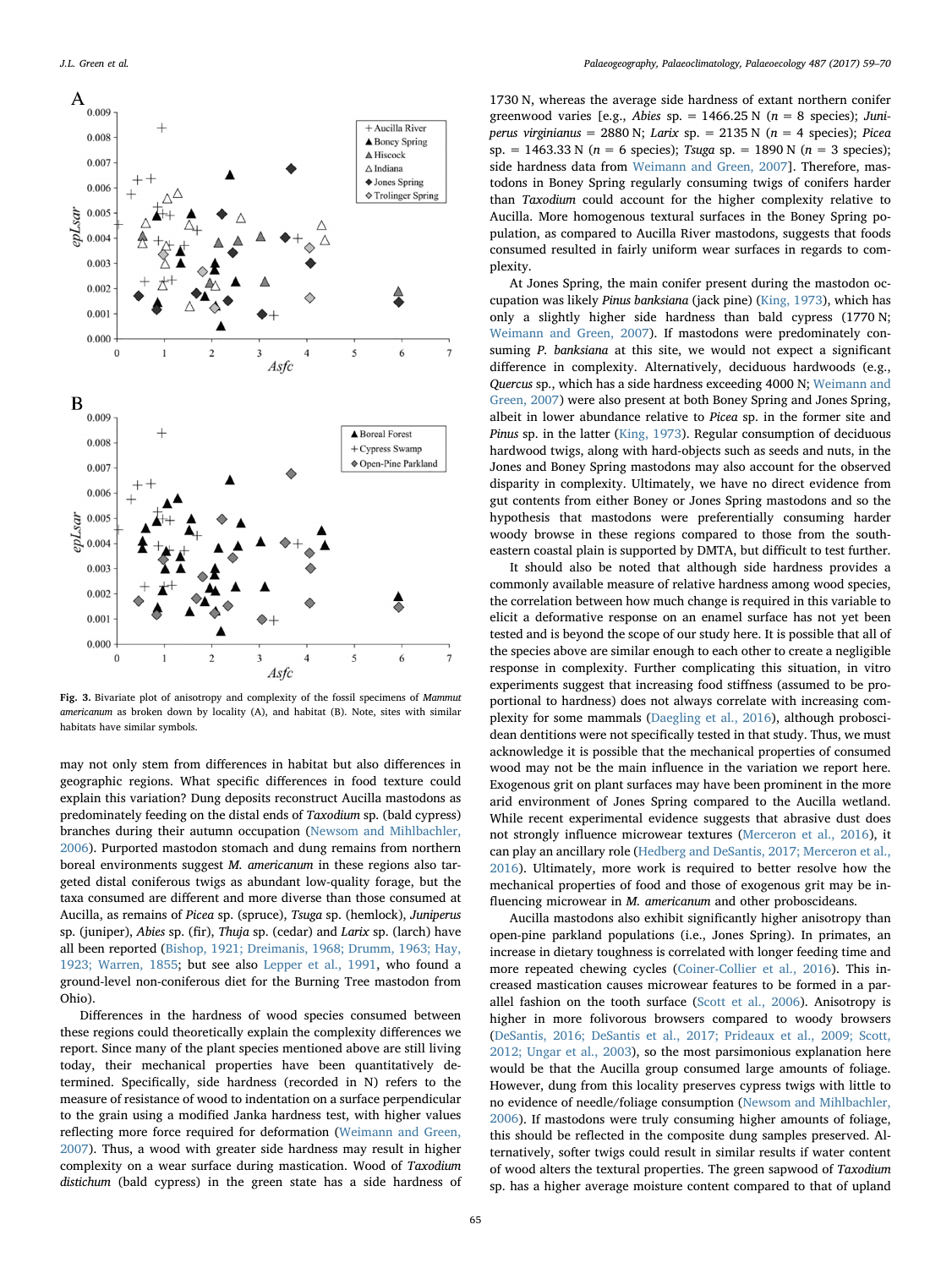#### <span id="page-7-0"></span>Table 3

Descriptive statistics of DMTA attribute values for all *Mammut americanum* specimens here examined ( $n = 65$ ) as subdivided based on locality.

| Variable                                 | Site                    | $\mathbf N$    | Median | Mean   | SD     | Min.   | Max    | Range  |
|------------------------------------------|-------------------------|----------------|--------|--------|--------|--------|--------|--------|
| Asfc                                     | Aucilla River           | 17             | 0.964  | 1.194  | 0.978  | 0.032  | 3.812  | 3.780  |
|                                          | <b>Boney Spring</b>     | 12             | 1.955  | 1.756  | 0.561  | 0.839  | 2.499  | 1.660  |
|                                          | Hiscock                 | $\overline{7}$ | 2.550  | 2.751  | 1.644  | 0.541  | 5.926  | 5.386  |
|                                          | Indiana                 | 13             | 1.280  | 1.764  | 1.276  | 0.537  | 4.379  | 3.842  |
|                                          | Jones Spring            | 11             | 2.440  | 2.749  | 1.553  | 0.456  | 5.937  | 5.480  |
|                                          | <b>Trolinger Spring</b> | 5              | 2.059  | 2.591  | 1.399  | 0.976  | 4.062  | 3.086  |
| epLsar                                   | Aucilla River           | 17             | 0.0043 | 0.0044 | 0.0018 | 0.0009 | 0.0084 | 0.0075 |
|                                          | <b>Boney Spring</b>     | 12             | 0.0029 | 0.0030 | 0.0018 | 0.0005 | 0.0065 | 0.0060 |
|                                          | Hiscock                 | 7              | 0.0038 | 0.0032 | 0.0010 | 0.0019 | 0.0041 | 0.0022 |
|                                          | Indiana                 | 13             | 0.0039 | 0.0038 | 0.0014 | 0.0013 | 0.0058 | 0.0045 |
|                                          | Jones Spring            | 11             | 0.0018 | 0.0028 | 0.0018 | 0.0010 | 0.0068 | 0.0058 |
|                                          | <b>Trolinger Spring</b> | 5              | 0.0027 | 0.0025 | 0.0010 | 0.0012 | 0.0036 | 0.0024 |
| Tfv                                      | Aucilla River           | 17             | 11,375 | 9039   | 4701   | 168    | 14,142 | 13,974 |
|                                          | <b>Boney Spring</b>     | 12             | 10,628 | 10,217 | 2848   | 4016   | 14,237 | 10,222 |
|                                          | Hiscock                 | 7              | 10,887 | 10,287 | 3161   | 5345   | 14,072 | 8727   |
|                                          | Indiana                 | 13             | 12,111 | 11,840 | 2124   | 8181   | 15,271 | 7090   |
|                                          | Jones Spring            | 11             | 10,434 | 9537   | 4210   | 739    | 13,965 | 13,226 |
|                                          | <b>Trolinger Spring</b> | 5              | 13,012 | 12,544 | 1222   | 11,233 | 13,644 | 2411   |
| HAsfc <sub>3 <math>\times</math> 3</sub> | Aucilla River           | 17             | 0.379  | 0.409  | 0.174  | 0.205  | 0.933  | 0.728  |
|                                          | <b>Boney Spring</b>     | 12             | 0.249  | 0.276  | 0.089  | 0.143  | 0.440  | 0.297  |
|                                          | Hiscock                 | 7              | 0.399  | 0.375  | 0.161  | 0.181  | 0.659  | 0.479  |
|                                          | Indiana                 | 13             | 0.368  | 0.374  | 0.111  | 0.157  | 0.545  | 0.388  |
|                                          | Jones Spring            | 11             | 0.387  | 0.384  | 0.195  | 0.168  | 0.867  | 0.699  |
|                                          | <b>Trolinger Spring</b> | 5              | 0.349  | 0.347  | 0.090  | 0.255  | 0.472  | 0.217  |
| HAsfc <sub>9 <math>\times</math> 9</sub> | Aucilla River           | 17             | 0.649  | 0.916  | 0.541  | 0.403  | 2.396  | 1.993  |
|                                          | <b>Boney Spring</b>     | 12             | 0.481  | 0.509  | 0.164  | 0.277  | 0.916  | 0.639  |
|                                          | Hiscock                 | $\overline{7}$ | 0.682  | 0.641  | 0.187  | 0.353  | 0.908  | 0.554  |
|                                          | Indiana                 | 13             | 0.664  | 0.627  | 0.160  | 0.388  | 0.835  | 0.448  |
|                                          | Jones Spring            | 11             | 0.775  | 0.757  | 0.347  | 0.436  | 1.402  | 0.966  |
|                                          | <b>Trolinger Spring</b> | 5              | 0.675  | 0.622  | 0.127  | 0.461  | 0.769  | 0.309  |
|                                          |                         |                |        |        |        |        |        |        |

Abbreviations: Asfc, area-scale fractal complexity; epLsar, anisotropy; Tfv, textural fill volume, HAsfc<sub>3×3</sub>, HAsfc<sub>9×9</sub>, Heterogeneity of complexity in a 3 × 3 and 9 × 9 grid, respectively. N, number of samples per habitat group, SD, standard deviation (n − 1), Min., minimum values, Max., maximum value, Range, total range of all values per attribute.

#### <span id="page-7-1"></span>Table 4

Pairwise comparisons of DMTA attributes values of Mammut americanum specimens between sites with  $> 10$  specimens per site ( $n = 53$ ).

| Variable                                 | <b>Site</b>         | <b>Boney Spring</b> | Indiana | Jones Spring |
|------------------------------------------|---------------------|---------------------|---------|--------------|
| Asfc                                     | Aucilla River       | 0.041               | 0.139   | 0.002        |
|                                          | <b>Boney Spring</b> |                     | 0.573   | 0.289        |
|                                          | Indiana U           |                     |         | 0.103        |
| epLsar                                   | Aucilla River       | 0.050               | 0.462   | 0.024        |
|                                          | <b>Boney Spring</b> |                     | 0.242   | 0.746        |
|                                          | Indiana U           |                     |         | 0.141        |
| Tfv                                      | Aucilla River       | 0.890               | 0.123   | 0.913        |
|                                          | <b>Boney Spring</b> |                     | 0.197   | 0.981        |
|                                          | Indiana U           |                     |         | 0.199        |
| HAsfc <sub>3 <math>\times</math> 3</sub> | Aucilla River       | 0.013               | 0.881   | 0.537        |
|                                          | <b>Boney Spring</b> |                     | 0.028   | 0.097        |
|                                          | Indiana U           |                     |         | 0.654        |
| HAsfc <sub>9 <math>\times</math> 9</sub> | Aucilla River       | 0.004               | 0.206   | 0.544        |
|                                          | <b>Boney Spring</b> |                     | 0.115   | 0.039        |
|                                          | Indiana             |                     |         | 0.572        |
|                                          |                     |                     |         |              |

Bold denotes significance ( $p < 0.05$ ). Abbreviations: Asfc, area-scale fractal complexity; epLsar, anisotropy; Tfv, textural fill volume,  $HAsfc<sub>3</sub> \times$ <sub>3</sub>,  $HAsfc<sub>9</sub> \times$ <sub>9</sub>, Heterogeneity of complexity in a  $3 \times 3$  and  $9 \times 9$  grid, respectively.

pines [\(Glass and Zelinka, 2010](#page-10-42)), yet fracture toughness (resistance to cracking) decreases as moisture content in woody tissues increases ([King et al., 1999\)](#page-10-43). Our data therefore do not match what we would predict if moisture availability was responsible for differences in anisotropy between cypress swamp and open-pine parkland mastodon populations. After all, wood is a composite biological tissue and there are likely other structural variables not considered here (e.g., lignin content, collenchyma vs. sclerenchyma tissue abundance, cell wall thickness) beyond moisture content that may be influencing its ability to resist fracture (e.g., [Lucas, 2004](#page-10-44)). For example, the modulus of elasticity (measure of the resistance of an object to elastic deformation)

and the modulus of rupture (maximum stress that an object can flex before failing) for Taxodium sp. are 8100 MPa and 46,000 kPa, respectively, versus only 7400 MPa and 41,000 kPa for P. banksiana, respectively ([Kretschmann, 2010](#page-10-45)). These values suggest that bald cypress twigs would be generally tougher than jack pine, but whether this difference is appreciable enough to elicit a significantly higher anisotropy signal is currently unknown. As stated earlier, microwear formation is a complex process that can be influenced by other variables besides the structural properties of food (e.g., [Daegling et al., 2016](#page-9-10)). The specific cause of the higher anisotropy signal in Aucilla mastodons requires further investigation.

As alluded to above, there are limits to dietary interpretations made based on dental microwear texture data from fossil populations, as we are attempting to draw broad-scale ecological interactions based on indirect associations (e.g., the Aucilla dung deposits and microwear data are from the same locality but do not necessarily come from the same individuals). We can generally conclude that microwear texture supports M. americanum as a woody browser, yet Aucilla individuals consumed a softer, tougher diet compared to some northern boreal and open-pine parkland inhabitants. Latitudinal variation in DMTA is congruent with the significant difference in scratch counts observed by [Rivals and Semprebon \(2012\).](#page-10-27) Although the specific foods responsible for this textural difference remain uncertain at this time, our data confirm that regional populations of M. americanum were capable of adapting their diet to available vegetation across their range, supporting plasticity in their browsing niche.

It is possible that geographic differences in the dietary preferences of regional M. americanum groups were influenced by presence of sympatric browsing or mixed feeding megafuana. Browsing Odocoileus sp. (usually O. virginianus) co-occured with mastodons at all regions sampled here [\(Laub et al., 1988; Richards, 1983; Saunders, 1977, 1988;](#page-10-46) [Webb and Simons, 2006\)](#page-10-46). In northern localities only, other common cervids included the browsing Cervus elephas, Rangifer tarandus, and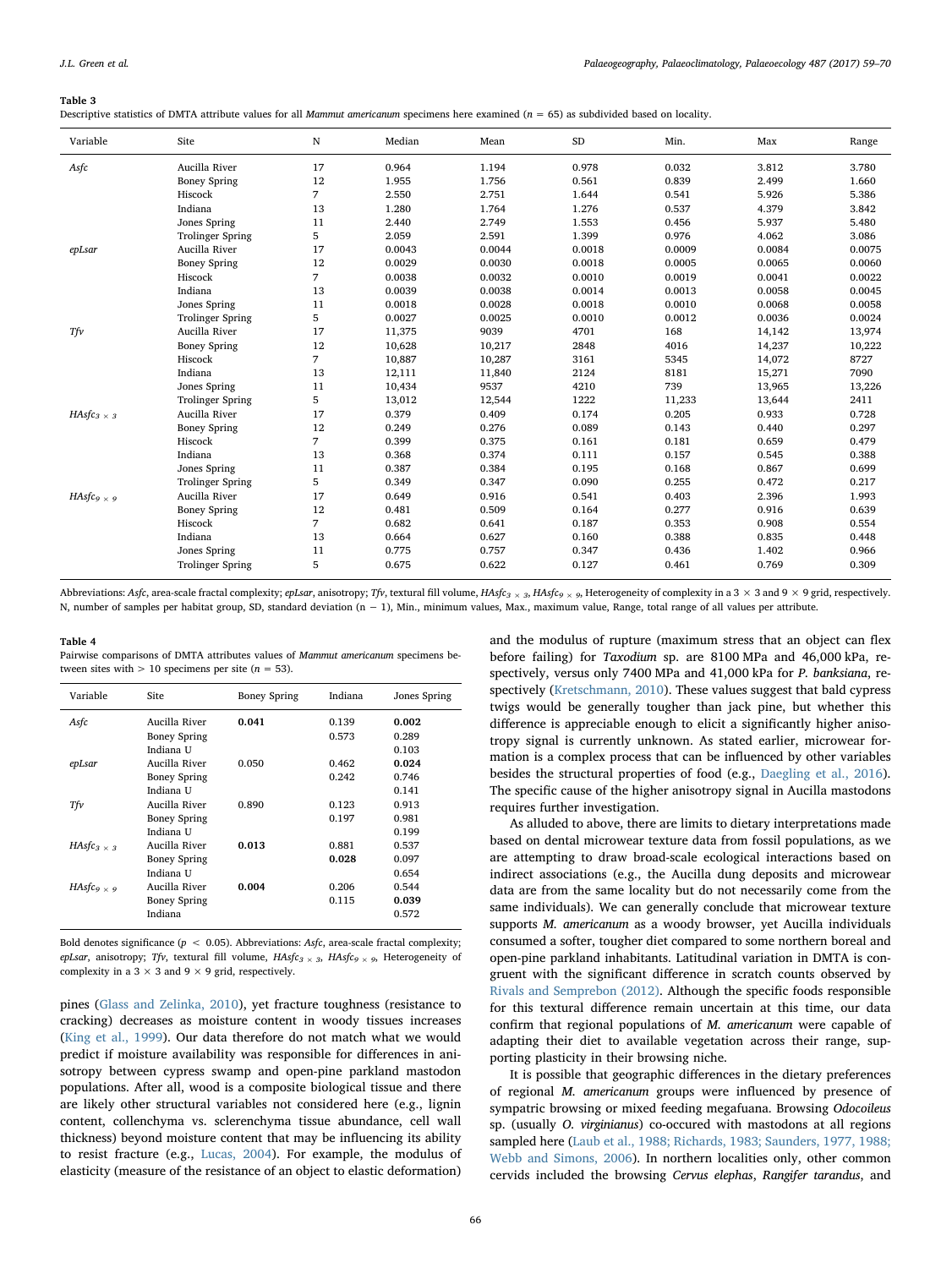#### <span id="page-8-0"></span>Table 5

|  |  |  |  | Descriptive statistics of DMTA attribute values for all <i>Mammut americanum</i> specimens here examined ( $n = 65$ ) as subdivided based on habitat. |  |  |  |
|--|--|--|--|-------------------------------------------------------------------------------------------------------------------------------------------------------|--|--|--|
|  |  |  |  |                                                                                                                                                       |  |  |  |

| Variable                                 | Habitat       | N  | Median | Mean   | <b>SD</b> | Min.   | Max    | Range  |
|------------------------------------------|---------------|----|--------|--------|-----------|--------|--------|--------|
| Asfc                                     | Boreal        | 32 | 1.904  | 1.977  | 1.200     | 0.537  | 5.926  | 5.389  |
|                                          | Cypress Swamp | 17 | 0.964  | 1.194  | 0.978     | 0.032  | 3.812  | 3.780  |
|                                          | Pine Parkland | 16 | 2.389  | 2.700  | 1.461     | 0.456  | 5.937  | 5.480  |
| epLsar                                   | Boreal        | 32 | 0.0036 | 0.0034 | 0.0015    | 0.0005 | 0.0065 | 0.0060 |
|                                          | Cypress Swamp | 17 | 0.0043 | 0.0044 | 0.0018    | 0.0009 | 0.0084 | 0.0075 |
|                                          | Pine          | 16 | 0.0022 | 0.0027 | 0.0016    | 0.0010 | 0.0068 | 0.0058 |
| Tfv                                      | Boreal        | 32 | 11,221 | 10,892 | 2682      | 4016   | 15,271 | 11,255 |
|                                          | Cypress Swamp | 17 | 11,375 | 9039   | 4701      | 168    | 14,142 | 13,974 |
|                                          | Pine          | 16 | 11,234 | 10,476 | 3779      | 739    | 13,965 | 13,226 |
| $HAsfc_{3\times 3}$                      | Boreal        | 32 | 0.327  | 0.337  | 0.122     | 0.143  | 0.659  | 0.517  |
|                                          | Cypress Swamp | 17 | 0.379  | 0.409  | 0.174     | 0.205  | 0.933  | 0.728  |
|                                          | Pine          | 16 | 0.368  | 0.373  | 0.167     | 0.168  | 0.867  | 0.699  |
| HAsfc <sub>9 <math>\times</math> 9</sub> | Boreal        | 32 | 0.573  | 0.586  | 0.173     | 0.277  | 0.916  | 0.639  |
|                                          | Cypress Swamp | 17 | 0.649  | 0.916  | 0.541     | 0.403  | 2.396  | 1.993  |
|                                          | Pine          | 16 | 0.680  | 0.715  | 0.298     | 0.436  | 1.402  | 0.966  |

Abbreviations: Asfc, area-scale fractal complexity; epLsar, anisotropy; Tfv, textural fill volume, HAsfc<sub>3</sub> × 3, HAsfc<sub>9</sub> × 9, Heterogeneity of complexity in a 3 × 3 and 9 × 9 grid, respectively. N, number of samples per habitat group, SD, standard deviation (n − 1), Min., minimum values, Max., maximum value, Range, total range of all values per attribute.

#### <span id="page-8-1"></span>Table 6

Pairwise comparisons of DMTA attributes values of Mammut americanum specimens between habitats  $(n = 65)$ .

| Variable                                 | Habitat              | Cypress Swamp | Pine Parkland |
|------------------------------------------|----------------------|---------------|---------------|
| Asfc                                     | <b>Boreal Forest</b> | 0.013         | 0.145         |
|                                          | Cypress Swamp        |               | < 0.001       |
| epLsar                                   | <b>Boreal Forest</b> | 0.078         | 0.111         |
|                                          | Cypress Swamp        |               | 0.004         |
| Tfv                                      | <b>Boreal Forest</b> | 0.355         | 0.931         |
|                                          | Cypress Swamp        |               | 0.383         |
| $HAsfc3 \times$ 3                        | <b>Boreal Forest</b> | 0.184         | 0.601         |
|                                          | Cypress Swamp        |               | 0.493         |
| HAsfc <sub>9 <math>\times</math> 9</sub> | <b>Boreal Forest</b> | 0.023         | 0.165         |
|                                          | Cypress Swamp        |               | 0.462         |

Bold denotes significance ( $p < 0.05$ ). Abbreviations: Asfc, area-scale fractal complexity; epLsar, anisotropy; Tfv, textural fill volume,  $HAsfc<sub>3</sub> \times$ <sub>3</sub>,  $HAsfc<sub>9</sub> \times$ <sub>9</sub>, Heterogeneity of complexity in a  $3 \times 3$  and  $9 \times 9$  grid, respectively.

Cervalces scotti, as well as the giant beaver Castoroides ohioensis [\(Laub,](#page-10-24) [2003; Richards, 1983; Saunders, 1977, 1988; Whitehead et al., 1982](#page-10-24)). Tapirus sp. (most commonly T. veroensis) is reported from Aucilla, Jones Spring, and Boney Spring ([Saunders, 1977, 1988; Webb and Simons,](#page-10-22) [2006\)](#page-10-22). For camelids, Palaeolama mirifica (browser) and Hemiauchenia macrocephala (mixed feeder) were associated with Aucilla [\(Webb and](#page-11-4) [Simons, 2006\)](#page-11-4), whereas Camelops sp. (mixed feeder) was present in Jones Spring ([Saunders, 1988](#page-10-47)). The browsing Bootherium sp. was sympatric with mastodon in Trolinger and Jones Spring faunas [\(Saunders,](#page-10-22) [1977, 1988\)](#page-10-22). Finally, the ground sloth Megalonyx jeffersoni, a likely browser, was present at Aucilla and Indiana [\(Richards, 1983; Webb and](#page-10-48) [Simons, 2006](#page-10-48)). Dietary assignment in all the above taxa is supported by carbon isotope data ([France et al., 2007; Hoppe and Koch, 2006; Yann](#page-10-49) [et al., 2016](#page-10-49)) or dental microwear ([Resar et al., 2013; Rivals and](#page-10-50) [Semprebon, 2012\)](#page-10-50). Of note, Aucilla is the locality where the associated competition includes a diverse mixture of camelid, xenarthran, tapir, and cervid taxa. Perhaps the diet of Aucilla mastodons was influenced by competition - resulting in a diet of vegetation with disparate textural properties as compared to other regions. Finding significantly lower anisotropy in other browsers from this locality would support this hypothesis, although other biotic and abiotic factors beyond competition could likely be in play as well. Future comparison of DMTA variables between M. americanum specimens and sympatric browsing/mixedfeeding taxa in localities we sampled would help further elucidate niche partitioning with respect to food texture in Pleistocene browsing megafauna.

# 5.2. Temporal stability in microwear textures

The Boney Spring (13,600–16,200 RCYBP) and Jones Spring (38,000–51,000 RCYBP) populations existed within the immediate vicinity of one another in Missouri, yet occupied different habitats ([Table 1](#page-2-0)). This provides an excellent opportunity to test hypotheses of chronologic dietary shifts in these populations. Mastodons from Jones and Trolinger Springs exhibit a "rugged" molar morphology, while Boney Spring mastodons had "smooth" cheek teeth [\(Saunders, 1977](#page-10-22)). These two dental morphologies have been proposed as adaptations for more abrasive diets consisting of pine and a softer diet consisting of spruce, respectively ([King and Saunders, 1984\)](#page-10-31). This hypothesis is plausible given the drastic environmental differences between these loci, yet has not been tested except through circumstantial evidence. As dental microwear is caused by fine-scale damage during mastication, DMTA variables should detect a significant shift in dietary abrasiveness between these temporally-distinct populations if one exists. Complexity and anisotropy (the variables most closely associated with the physical properties of food) do not differ between Jones Spring and Boney Spring ([Table 4\)](#page-7-1). Although it is logical that mastodons at Jones Spring consumed available pine, while Boney Spring preferentially fed on available spruce, the actual difference in abrasiveness between these two conifers may be too subtle to cause a significant shift in dental wear. In other words, the diet may have changed, but did not actually become more abrasive. Thus, the hypothesis that the shift in dental morphology and size was in response to accelerated wear through time ([King and Saunders, 1984](#page-10-31)) can be rejected. However, other chronologic differences between the two populations may be present. More homogenous wear surfaces (at least at the  $9 \times 9$  level; [Tables 3](#page-7-0)–4) might suggest that the individuals associated with the boreal forest were more specialized feeders compared to the open-pine parkland population. This interpretation is based on data from suids ([Souron et al., 2015](#page-11-12)), however, and the actual significance of this variable to proboscidean feeding ecology remains to be tested. In all, our data supports the conservation of the dietary hardness and toughness of M. americanum in this region through time, meaning that chronologically-disparate populations consumed foods of the same relative texture even during the significant environmental and climatic shifts of the Wisconsin glacial period. Although we were not able to include Trolinger Spring in our statistical comparisons due to small sample size, this population clusters with Jones Spring in its complexity and anisotropy values [\(Fig. 3](#page-6-0)a), further supporting niche stability in Missouri populations through time.

Aucilla mastodons exhibit a similar pattern as Missouri, with dung deposits from the Latvis/Simpson site (32,000 RCYBP) and Page-Ladson (12,350 RCYBP) bearing remarkably homogenous compositions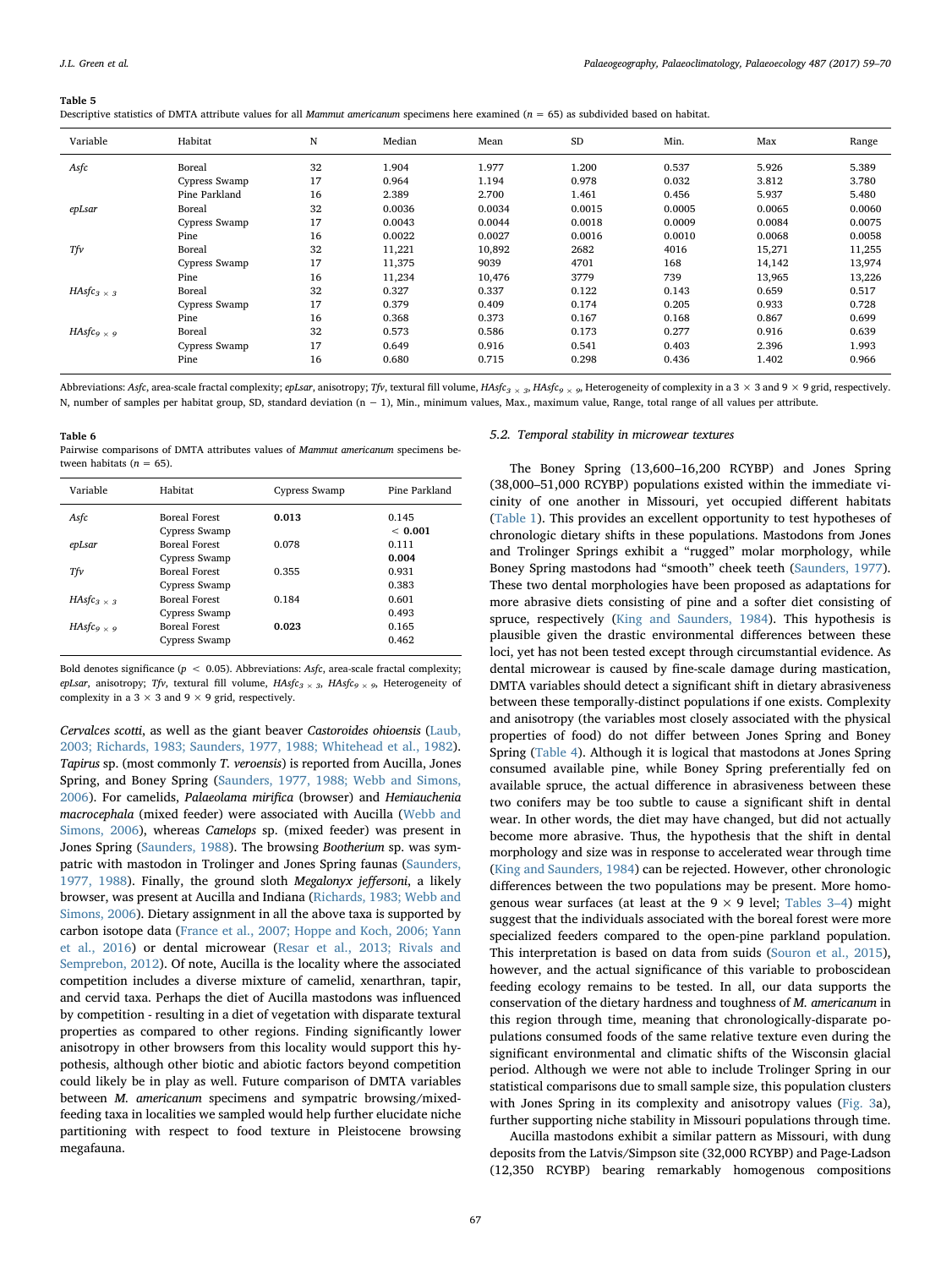([Mihlbachler, 1998; Newsom and Mihlbachler, 2006\)](#page-10-20). Our Aucilla sample includes teeth from both sites with dung along with multiple teeth from undated sites within the same region, thus representing a time-averaged depiction of mastodon diet. The low sample size of individuals from specific sites within the Aucilla River precludes statistical comparison. However, the relatively tight clustering of this sample in terms of complexity (with the exception of 2 individuals; [Fig. 3a](#page-6-0)) suggests this low hardness diet was conserved through time. Thus, high homogeneity in DMTA variables within the Aucilla and Missouri groups, coupled with some significant differences between the two regions, begin to paint a picture of M. americanum as a species with some plasticity in its dietary regime across its range. Regional populations were able to conserve their respective dietary niche despite changes in their environment through time, suggesting that this species may have been more adaptable (in terms of diet) to local environmental shifts than hypothesized by others (e.g., [Dreimanis, 1967, 1968; King and](#page-9-12) [Saunders, 1984; Yansa and Adams, 2012\)](#page-9-12). Additionally, temporal shifts in molar and limb bone size in resident populations from Florida and Missouri [\(King and Saunders, 1984; Green, 2006](#page-10-31)) and apparent geographical differences in body size between eastern and western populations ([Springer et al., 2009](#page-11-14)) suggest high adaptability in M. americanum. It is possible that these observed skeletal shifts may be an ecophenotypic response to differences in diet for the affected groups. Along these lines, ongoing research is comparing microwear variability in Pleistocene mastodons from other eastern (e.g., Ohio) and southern regions (e.g., Texas; [Smith and DeSantis, in review\)](#page-10-51), as well as comparisons with more western (e.g., California) and northern (e.g., Alaska) regions across North America.

In terms of extinction scenarios, having an adaptable diet in and of itself does not preclude susceptibility to significant changes in the surrounding environment, as mastodons still relied heavily on forested ecosystems much like tapirs [\(DeSantis and MacFadden, 2007\)](#page-9-13), so significant reductions in this general habitat type could still impact their survival. An extinction event that is driven by vegetation loss should manifest itself in slowed growth, resulting in depressed reproductive timelines in the affected animal, yet sampled individuals from the Great Lakes region do not show reduced growth rates or delayed maturation (see [Fisher, 2009](#page-9-14) for a more detailed discussion). Whether this observed pattern holds true as more individuals from the Great Lakes and other regions across North America are analyzed remains to be seen, and the debate about the cause of the end-Pleistocene event continues. Indeed, mastodon extinction may not have been induced by a single cause (e.g., environmental or human impact), but rather may have resulted from a combination of events that may have varied regionally across the range of the species ([Haynes, 1991; Widga et al., 2017a\)](#page-10-15). A more structured comparison of microwear texture between pre-extinction and latest Pleistocene populations is needed to further test whether changes in food texture and diet could have played a role in mastodon die-offs. Combining microwear data not only with isotopic data, but also growth and life history records from associated tusks (e.g., [Smith and Fisher,](#page-10-52) [2011, 2013](#page-10-52)) on a continental-wide scale has the potential to reveal detailed information about the paleobiology of mastodons and may inform about the extirpation of this species.

#### 6. Conclusions

Here, we present the largest, most comprehensive analysis to date of within-species variation in microwear for Mammut americanum. A subtle, yet significant difference in microwear texture exists among geographically-distinct populations in the Late Pleistocene. This difference is tied to regional-scale variation (rather than temporal shifts) in browse preference between southern and northern populations, where the former maintained a slightly softer, tougher diet compared to the latter. In Missouri, there was no significant change in dietary hardness or toughness during the Late Pleistocene habitat shift from open-pine parkland to boreal forest.

Our findings are significant in that they reconstruct M. americanum as a species with adaptability in its browsing strategy across its range, with regional populations able to maintain their diet in the face of local environmental shifts in the Late Pleistocene. This has implications for the future testing of environmentally-induced mastodon extinction hypotheses during the latest Pleistocene. A more detailed understanding of how available plant materials correlates with microwear textures in lophodont dentitions will further expound upon the range of dietary adaptations employed by M. americanum and other proboscideans during their North American occupation (see [Smith and DeSantis,](#page-10-51) [in review\)](#page-10-51). This work also highlights the importance of measuring within-species dietary variation to better understand microevolutionary changes in feeding ecology.

Supplementary data to this article can be found online at [http://dx.](http://dx.doi.org/10.1016/j.palaeo.2017.08.019) [doi.org/10.1016/j.palaeo.2017.08.019.](http://dx.doi.org/10.1016/j.palaeo.2017.08.019)

# Acknowledgments

We thanks J. Saunders (Illinois State Museum of Natural History), R. Richards (Indiana State Museum and Historic Sites), R. Hulbert and B. MacFadden (Florida Museum of Natural History), R. Laub (Buffalo Museum of Science), and M. Lamanna (Carnegie Museum of Natural History) for access to collections and permitting sampling of mastodon teeth for this project. We thank B. Jones for technical assistance with scanning specimens. Partial funding was provided by the University Research Council at Kent State University, Vanderbilt University, and National Science Foundation grant 1053839 (to DeSantis).

#### References

- <span id="page-9-4"></span>[Baskaran, N., Balasubramaniam, M., Swaminathan, S., Desai, A.A., 1995. Home range of](http://refhub.elsevier.com/S0031-0182(17)30401-7/rf0005) [elephants in the Nilgiri Biosphere Reserve, South India. In: Danicel, J.C., Datye, H.S.](http://refhub.elsevier.com/S0031-0182(17)30401-7/rf0005) [\(Eds.\), A Week with Elephants. Bombay Natural History Society and Oxford](http://refhub.elsevier.com/S0031-0182(17)30401-7/rf0005) [University Press, pp. 296](http://refhub.elsevier.com/S0031-0182(17)30401-7/rf0005)–313.
- <span id="page-9-0"></span>[Bauman, E.J., Crowley, B.E., 2014. Stable isotopes reveal ecological di](http://refhub.elsevier.com/S0031-0182(17)30401-7/rf0010)fferences amongst [now-extinct proboscideans from the Cincinnati region, USA. Boreas 44, 240](http://refhub.elsevier.com/S0031-0182(17)30401-7/rf0010)–254.
- <span id="page-9-6"></span>[Ben-David, M., Flaherty, E.A., 2012. Stable isotopes in mammalian research: a beginner's](http://refhub.elsevier.com/S0031-0182(17)30401-7/rf0015) [guide. J. Mammal. 93, 312](http://refhub.elsevier.com/S0031-0182(17)30401-7/rf0015)–328.
- <span id="page-9-11"></span><span id="page-9-9"></span>[Bishop, S.C., 1921. The Temple Hill \(Orange County, NY\) mastodon. Science 54, 1391](http://refhub.elsevier.com/S0031-0182(17)30401-7/rf0020). [Coiner-Collier, S., Scott, R.S., Chalk-Wilayto, J., Cheyne, S.M., Constantino, P., Dominy,](http://refhub.elsevier.com/S0031-0182(17)30401-7/rf0025)
- [N.J., Elgart, A.A., Glowacka, H., Loyola, L.C., Ossi-Lupo, K., Raguet-Scho](http://refhub.elsevier.com/S0031-0182(17)30401-7/rf0025)field, M., [Talebi, M.G., Sala, E.A., Sieradzy, P., Taylor, A.B., Vinyard, C.J., Wright, B.W.,](http://refhub.elsevier.com/S0031-0182(17)30401-7/rf0025) [Yamashita, N., Lucas, P.W., Vogel, E.R., 2016. Primate dietary ecology in the context](http://refhub.elsevier.com/S0031-0182(17)30401-7/rf0025)
- <span id="page-9-10"></span>[of food mechanical properties. J. Hum. Evol. 98, 103](http://refhub.elsevier.com/S0031-0182(17)30401-7/rf0025)–118. [Daegling, D.J., Hua, L., Ungar, P.S., 2016. The role of food sti](http://refhub.elsevier.com/S0031-0182(17)30401-7/rf0030)ffness in dental microwear
- <span id="page-9-3"></span>[feature formations. Arch. Oral Biol. 71, 16](http://refhub.elsevier.com/S0031-0182(17)30401-7/rf0030)–23. [DeSantis, L.R.G., 2016. Dental microwear textures: reconstructing diets of fossil mam-](http://refhub.elsevier.com/S0031-0182(17)30401-7/rf0035)
- <span id="page-9-13"></span>[mals. Surf. Topogr. Metrol. Prop. 4, 023002.](http://refhub.elsevier.com/S0031-0182(17)30401-7/rf0035) [DeSantis, L.R.G., MacFadden, B.J., 2007. Identifying forested environments in Deep Time](http://refhub.elsevier.com/S0031-0182(17)30401-7/rf0040) [using fossil tapirs: evidence from evolutionary morphology and stable isotopes. Cour.](http://refhub.elsevier.com/S0031-0182(17)30401-7/rf0040) [Forsch.-Inst. Senckenberg 258, 147](http://refhub.elsevier.com/S0031-0182(17)30401-7/rf0040)–157.
- <span id="page-9-2"></span>[DeSantis, L.R.G., Feranec, R.S., MacFadden, B.J., 2009. E](http://refhub.elsevier.com/S0031-0182(17)30401-7/rf0045)ffects of global warming on [ancient mammalian communities and their environments. PLoS One 4, e5750](http://refhub.elsevier.com/S0031-0182(17)30401-7/rf0045).
- <span id="page-9-8"></span>[DeSantis, L.R.G., Scott, J.R., Schubert, B.W., Donohue, S.L., McCray, B.M., Van Stolk,](http://refhub.elsevier.com/S0031-0182(17)30401-7/rf0050) [C.A., Winburn, A.A., Greshko, M.A., O'Hara, M.C., 2013. Direct comparisons of 2D](http://refhub.elsevier.com/S0031-0182(17)30401-7/rf0050) [and 3D dental microwear proxies in extant herbivorous and carnivorous mammals.](http://refhub.elsevier.com/S0031-0182(17)30401-7/rf0050) [PLoS One 8, e71428.](http://refhub.elsevier.com/S0031-0182(17)30401-7/rf0050)
- DeSantis, L.R.G., Field, J.H., Wroe, S., Dodson, J.R., 2017. Dietary responses of Sahul (Pleistocene Australia-New Guinea) megafauna to climate and environmental change. Paleobiology 1–15. <http://dx.doi.org/10.1017/pab.2016.50>.
- <span id="page-9-12"></span>[Dreimanis, A., 1967. Mastodons, their geologic age and extinction in Ontario, Canada.](http://refhub.elsevier.com/S0031-0182(17)30401-7/rf0060) [Can. J. Earth Sci. 4, 663](http://refhub.elsevier.com/S0031-0182(17)30401-7/rf0060)–675.
- <span id="page-9-1"></span>[Dreimanis, A., 1968. Extinction of mastodons in Eastern North America: testing a new](http://refhub.elsevier.com/S0031-0182(17)30401-7/rf0065) [climatic-environmental hypothesis. Ohio J. Sci. 68, 257](http://refhub.elsevier.com/S0031-0182(17)30401-7/rf0065)–272.
- [Drumm, J., 1963. Mammoths and mastodons, ice age elephants of New York. In:](http://refhub.elsevier.com/S0031-0182(17)30401-7/rf0070) [University State New York, State Education Department, State Museum and Science](http://refhub.elsevier.com/S0031-0182(17)30401-7/rf0070) [Services Educational Lea](http://refhub.elsevier.com/S0031-0182(17)30401-7/rf0070)flet. 13. pp. 1–31.
- <span id="page-9-5"></span>[Fernando, P., Wickramanayake, E., Weerakoon, D., Jayasinghe, L.K.A., Gunawardene, M.,](http://refhub.elsevier.com/S0031-0182(17)30401-7/rf0075) [Janaka, H.K., 2005. Perceptions and patterns in human](http://refhub.elsevier.com/S0031-0182(17)30401-7/rf0075)–elephant conflict in old and [new settlements in Sri Lanka: insights for mitigation and management. Biodivers.](http://refhub.elsevier.com/S0031-0182(17)30401-7/rf0075) [Conserv. 14, 2465](http://refhub.elsevier.com/S0031-0182(17)30401-7/rf0075)–2481.
- <span id="page-9-14"></span>[Fisher, D.C., 2009. Paleobiology and extinction of proboscideans in the Great Lakes](http://refhub.elsevier.com/S0031-0182(17)30401-7/rf0080) [Region of North America. In: Haynes, G. \(Ed.\), American Megafaunal Extinctions at](http://refhub.elsevier.com/S0031-0182(17)30401-7/rf0080) [the End of the Pleistocene. Vertebrate Paleontology and Paleoanthropology Series](http://refhub.elsevier.com/S0031-0182(17)30401-7/rf0080) [Springer, pp. 55](http://refhub.elsevier.com/S0031-0182(17)30401-7/rf0080)–75.
- <span id="page-9-7"></span>[Fisher, D.C., Fox, D.L., 2003. Season of death and terminal growth histories in Hiscock](http://refhub.elsevier.com/S0031-0182(17)30401-7/rf0085)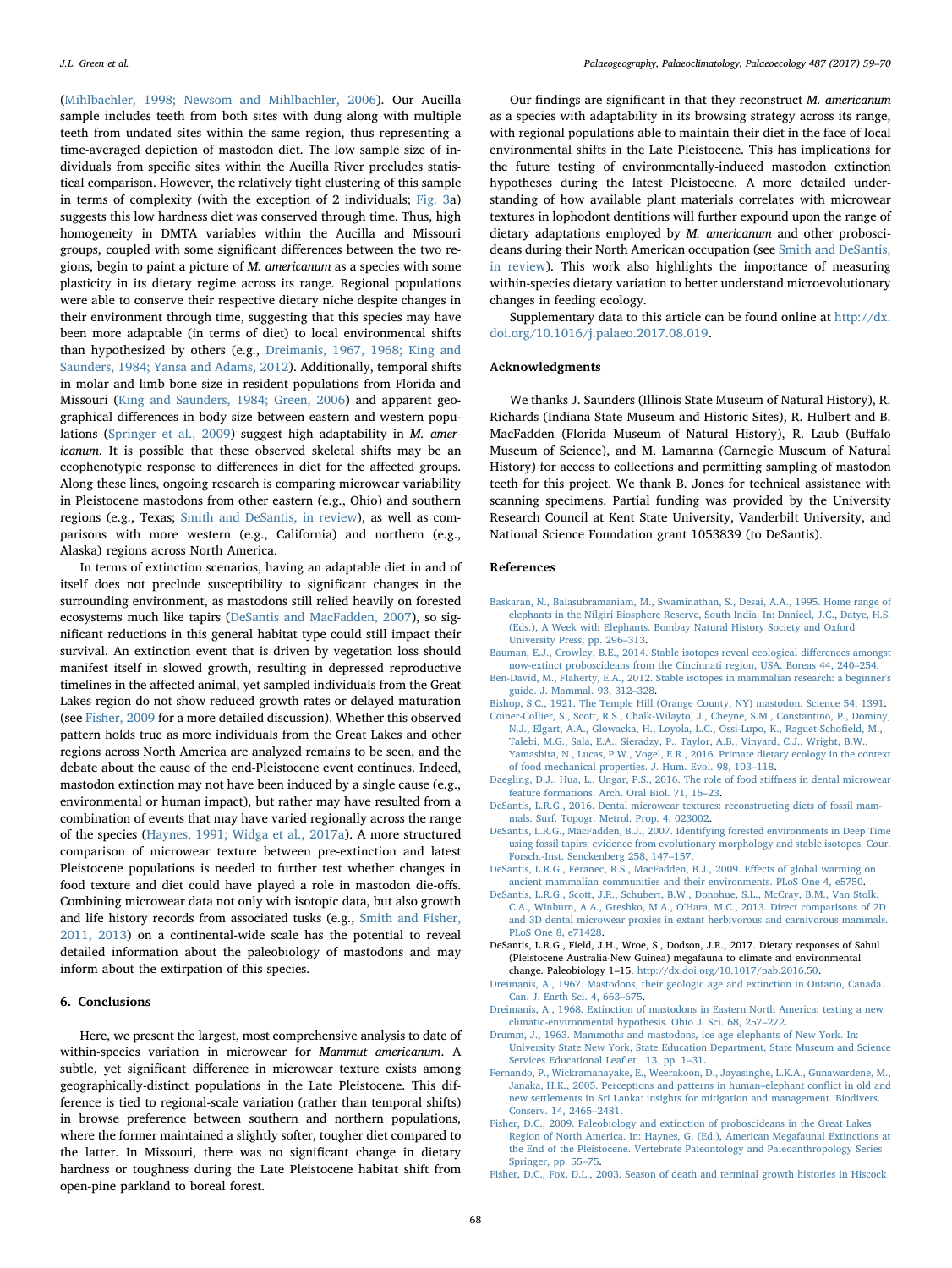mastodons. Bull. Buff[alo Soc. Nat. Sci. 37, 83](http://refhub.elsevier.com/S0031-0182(17)30401-7/rf0085)–101.

- <span id="page-10-19"></span>[Fisher, D.C., Fox, D.L., 2006. Five years in the life of an Aucilla River mastodon. In: Webb,](http://refhub.elsevier.com/S0031-0182(17)30401-7/rf0090) [S.D. \(Ed.\), First Floridians and Last Mastodonts: The Page-Ladson Site in the Aucilla](http://refhub.elsevier.com/S0031-0182(17)30401-7/rf0090) [River. Springer, pp. 343](http://refhub.elsevier.com/S0031-0182(17)30401-7/rf0090)–377.
- <span id="page-10-49"></span>[France, C.A.M., Zelanko, P.M., Kaufman, A.J., Holtz, T.R., 2007. Carbon and nitrogen](http://refhub.elsevier.com/S0031-0182(17)30401-7/rf0095) [isotopic analysis of Pleistocene mammals from the Saltville quarry \(Virginia, USA\):](http://refhub.elsevier.com/S0031-0182(17)30401-7/rf0095) [implications for trophic relationships. Palaeogeogr. Palaeoclimatol. Palaeoecol. 249,](http://refhub.elsevier.com/S0031-0182(17)30401-7/rf0095) 271–[282](http://refhub.elsevier.com/S0031-0182(17)30401-7/rf0095).
- <span id="page-10-42"></span>[Glass, S.V., Zelinka, S.L., 2010. Chapter 4: moisture relations and physical properties of](http://refhub.elsevier.com/S0031-0182(17)30401-7/rf0100) [wood. In: Wood handbook: Wood as an Engineering Material. General Technical](http://refhub.elsevier.com/S0031-0182(17)30401-7/rf0100) [Report FPL, GTR-190. U.S. Dept. of Agriculture, Forest Service, Forest Products](http://refhub.elsevier.com/S0031-0182(17)30401-7/rf0100) [Laboratory, Madison, pp. 4-1](http://refhub.elsevier.com/S0031-0182(17)30401-7/rf0100)–4-19.
- <span id="page-10-35"></span>[Green, J.L., 2006. Chronoclinal variation and sexual dimorphism in](http://refhub.elsevier.com/S0031-0182(17)30401-7/rf0105) Mammut americanum [\(American mastodon\) from the Pleistocene of Florida. Bull. Fla. Mus. Nat. Hist. 46,](http://refhub.elsevier.com/S0031-0182(17)30401-7/rf0105) 29–[59](http://refhub.elsevier.com/S0031-0182(17)30401-7/rf0105).
- <span id="page-10-38"></span>[Green, J.L., Hulbert, R.C., 2005. The deciduous premolars of](http://refhub.elsevier.com/S0031-0182(17)30401-7/rf0110) Mammut americanum [\(Mammalia, Proboscidea\). J. Vertebr. Paleontol. 25, 702](http://refhub.elsevier.com/S0031-0182(17)30401-7/rf0110)–715.
- <span id="page-10-3"></span>[Green, J.L., Semprebon, G.M., Solounias, N., 2005. Reconstructing the palaeodiet of](http://refhub.elsevier.com/S0031-0182(17)30401-7/rf0115) Florida Mammut americanum via low-magnifi[cation stereomicroscopy. Palaeogeogr.](http://refhub.elsevier.com/S0031-0182(17)30401-7/rf0115) [Palaeoclimatol. Palaeoecol. 223, 34](http://refhub.elsevier.com/S0031-0182(17)30401-7/rf0115)–48.
- <span id="page-10-8"></span>[Grine, F.E., 1986. Dental evidence for dietary di](http://refhub.elsevier.com/S0031-0182(17)30401-7/rf0120)fferences in Australopithecus and Paranthropus[: a quantitative analysis of permanent molar microwear. J. Hum. Evol.](http://refhub.elsevier.com/S0031-0182(17)30401-7/rf0120) [15, 783](http://refhub.elsevier.com/S0031-0182(17)30401-7/rf0120)–822.
- <span id="page-10-33"></span>[Hansen, B.C.S., 2006. Setting the stage: fossil pollen, stomata, and charcoal. In: Webb,](http://refhub.elsevier.com/S0031-0182(17)30401-7/rf0125) [S.D. \(Ed.\), First Floridians and Last Mastodonts: The Page-Ladson Site in the Aucilla](http://refhub.elsevier.com/S0031-0182(17)30401-7/rf0125) [River. Springer, pp. 159](http://refhub.elsevier.com/S0031-0182(17)30401-7/rf0125)–179.
- [Hay, O.P., 1923. The Pleistocene of North America and its vertebrated animals from the](http://refhub.elsevier.com/S0031-0182(17)30401-7/rf0130) [states east of the Mississippi River and from the Canadian provinces east of longitude](http://refhub.elsevier.com/S0031-0182(17)30401-7/rf0130) [95°. Carnegie Inst. Wash. Publ. 322a, 1](http://refhub.elsevier.com/S0031-0182(17)30401-7/rf0130)–385.
- <span id="page-10-32"></span>[Haynes, C.V., 1985. Mastodon-bearing springs and Late Quaternary geochronology of the](http://refhub.elsevier.com/S0031-0182(17)30401-7/rf0135) [Lower Pomme de Terre Valley Missouri. Geol. Soc. Spec. Pap. 204, 1](http://refhub.elsevier.com/S0031-0182(17)30401-7/rf0135)–35.
- <span id="page-10-15"></span>[Haynes, G., 1991. Mammoths, Mastodonts, and Elephants: Biology, Behavior, and the](http://refhub.elsevier.com/S0031-0182(17)30401-7/rf0140) [Fossil Record. Cambridge University Press, Cambridge](http://refhub.elsevier.com/S0031-0182(17)30401-7/rf0140).
- <span id="page-10-28"></span>[Haynes, G., 2003. Were there mastodon die-o](http://refhub.elsevier.com/S0031-0182(17)30401-7/rf0145)ffs at the Hiscock Site? Bull. Buffalo Soc. [Nat. Sci. 37, 102](http://refhub.elsevier.com/S0031-0182(17)30401-7/rf0145)–113.
- <span id="page-10-41"></span>[Hedberg, C., DeSantis, L.R.G., 2017. Dental microwear texture analysis of extant koalas:](http://refhub.elsevier.com/S0031-0182(17)30401-7/rf0150) [clarifying causal agents of microwear. J. Zool. 301, 206](http://refhub.elsevier.com/S0031-0182(17)30401-7/rf0150)–214.
- <span id="page-10-18"></span>[Hoppe, K.A., Koch, P.L., 2006. The Biogeochemistry of the Aucilla River Fauna. In: Webb,](http://refhub.elsevier.com/S0031-0182(17)30401-7/rf0155) [S.D. \(Ed.\), First Floridians and Last Mastodonts: The Page-Ladson Site in the Aucilla](http://refhub.elsevier.com/S0031-0182(17)30401-7/rf0155) [River. Springer, pp. 379](http://refhub.elsevier.com/S0031-0182(17)30401-7/rf0155)–401.
- <span id="page-10-21"></span>[Hoppe, K.A., Koch, P.L., 2007. Reconstructing the migration patterns of late Pleistocene](http://refhub.elsevier.com/S0031-0182(17)30401-7/rf0160) [mammals from northern Florida, USA. Quat. Res. 68, 347](http://refhub.elsevier.com/S0031-0182(17)30401-7/rf0160)–352.
- <span id="page-10-17"></span>Hoppe, [K.A., Koch, P.L., Carlson, R.W., Webb, S.D., 1999. Tracking mammoths and](http://refhub.elsevier.com/S0031-0182(17)30401-7/rf0165) [mastodons: reconstruction of migratory behavior using strontium isotope ratios.](http://refhub.elsevier.com/S0031-0182(17)30401-7/rf0165) [Geology 27, 439](http://refhub.elsevier.com/S0031-0182(17)30401-7/rf0165)–442.
- <span id="page-10-14"></span>[Ishida, Y., Van Coeverden de Groot, P.J., Legget, K.E.A., Putnam, A.S., Fox, V.E., Lai, J.,](http://refhub.elsevier.com/S0031-0182(17)30401-7/rf0170) [Boag, P.T., Georgiadis, N.J., Roca, A.L., 2016. Genetic connectivity across marginal](http://refhub.elsevier.com/S0031-0182(17)30401-7/rf0170) [habitats: the elephants of the Namib Desert. Ecol. Evol. 6, 6189](http://refhub.elsevier.com/S0031-0182(17)30401-7/rf0170)–6201.
- <span id="page-10-7"></span>[Jones, B.D., DeSantis, L.R.G., 2017. Dietary ecology of ungulates from the La Brea tar pits](http://refhub.elsevier.com/S0031-0182(17)30401-7/rf0175) [in southern California: a multi-proxy approach. Palaeogeogr. Palaeoclimatol.](http://refhub.elsevier.com/S0031-0182(17)30401-7/rf0175) [Palaeoecol. 466, 110](http://refhub.elsevier.com/S0031-0182(17)30401-7/rf0175)–127.
- <span id="page-10-23"></span>[King, J.E., 1973. Late Pleistocene palynology and biogeography of the Western Missouri](http://refhub.elsevier.com/S0031-0182(17)30401-7/rf0180) [Ozarks. Ecol. Monogr. 43, 539](http://refhub.elsevier.com/S0031-0182(17)30401-7/rf0180)–565.
- <span id="page-10-31"></span>[King, J.E., Saunders, J.J., 1984. Environmental insularity and the extinction of the](http://refhub.elsevier.com/S0031-0182(17)30401-7/rf0185) [American mastodont. In: Martin, P.S., Klein, R.G. \(Eds.\), Quaternary Extinctions: A](http://refhub.elsevier.com/S0031-0182(17)30401-7/rf0185) [Prehistoric Review. University of Arizona Press, Tuscon, pp. 315](http://refhub.elsevier.com/S0031-0182(17)30401-7/rf0185)–339.
- <span id="page-10-43"></span>[King, M.J., Sutherland, I.J., Le-Ngoc, L., 1999. Fracture toughness of wet and dry](http://refhub.elsevier.com/S0031-0182(17)30401-7/rf0190) Pinus radiata[. Holz Roh Werkst. 57, 235](http://refhub.elsevier.com/S0031-0182(17)30401-7/rf0190)–240.
- [Koch, P.L., 1998. Isotopic reconstruction of past continental climates. Annu. Rev. Earth](http://refhub.elsevier.com/S0031-0182(17)30401-7/rf0195) [Planet. Sci. 26, 573](http://refhub.elsevier.com/S0031-0182(17)30401-7/rf0195)–613.
- <span id="page-10-4"></span>[Koch, P.L., Hoppe, K.A., Webb, S.D., 1998. The isotopic ecology of late Pleistocene](http://refhub.elsevier.com/S0031-0182(17)30401-7/rf0200) [mammals in North America, part 1: Florida. Chem. Geol. 152, 119](http://refhub.elsevier.com/S0031-0182(17)30401-7/rf0200)–138.
- <span id="page-10-45"></span>[Kretschmann, D.E., 2010. Chapter 5: mechanical properties of wood. In: Wood handbook:](http://refhub.elsevier.com/S0031-0182(17)30401-7/rf0205) [Wood as an Engineering Material. General Technical Report FPL, GTR-190. U.S. Dept.](http://refhub.elsevier.com/S0031-0182(17)30401-7/rf0205) [of Agriculture, Forest Service, Forest Products Laboratory, Madison, pp. 5-1](http://refhub.elsevier.com/S0031-0182(17)30401-7/rf0205)–5-44.
- <span id="page-10-10"></span>[Kumar, M.A., Mudappa, D., Shankar Raman, T.R., 2010. Asian elephant](http://refhub.elsevier.com/S0031-0182(17)30401-7/rf0210) Elephas maximus [habitat use and ranging in fragmented rainforest and plantations in the Anamalai](http://refhub.elsevier.com/S0031-0182(17)30401-7/rf0210) [Hills, India. Trop. Conserv. Sci. 3, 143](http://refhub.elsevier.com/S0031-0182(17)30401-7/rf0210)–158.
- <span id="page-10-34"></span>[Laub, R.S., 1996. The masticatory apparatus of the American mastodon \(](http://refhub.elsevier.com/S0031-0182(17)30401-7/rf0215)Mammut americanum[\). In: Stewart, K.M., Seymour, K.L. \(Eds.\), Palaeoecology and](http://refhub.elsevier.com/S0031-0182(17)30401-7/rf0215) [Palaeoenvironments of Late Cenozoic Mammals. University of Toronto Press, Bu](http://refhub.elsevier.com/S0031-0182(17)30401-7/rf0215)ffalo, [pp. 375](http://refhub.elsevier.com/S0031-0182(17)30401-7/rf0215)–405.
- <span id="page-10-24"></span>[Laub, R.S., 2003. The Pleistocene fauna of the Hiscock site. Bull. Bu](http://refhub.elsevier.com/S0031-0182(17)30401-7/rf0220)ffalo Soc. Nat. Sci. 37, 69–[82](http://refhub.elsevier.com/S0031-0182(17)30401-7/rf0220).
- <span id="page-10-46"></span>[Laub, R.S., DeRemer, M.F., Dufort, C.A., Parsons, W.L., 1988. The Hiscock Site: a rich Late](http://refhub.elsevier.com/S0031-0182(17)30401-7/rf0225) [Quaternary locality in Western New York State. Bull. Bu](http://refhub.elsevier.com/S0031-0182(17)30401-7/rf0225)ffalo Soc. Nat. Sci. 33, 67–81.
- <span id="page-10-1"></span>[Laub, R.S., Dufort, C.A., Christensen, D.J., 1994. Possible mastodon gastrointestinal and](http://refhub.elsevier.com/S0031-0182(17)30401-7/rf0230) [fecal contents from the late Pleistocene of the Hiscock Site, western New York State.](http://refhub.elsevier.com/S0031-0182(17)30401-7/rf0230) [New York St. Mus. Bull. 481, 135](http://refhub.elsevier.com/S0031-0182(17)30401-7/rf0230)–148.
- <span id="page-10-13"></span>[Leggett, K.E.A., 2006. Home range and seasonal movement of elephants in the Kunene](http://refhub.elsevier.com/S0031-0182(17)30401-7/rf0235) [Region, northwestern Namibia. Afr. Zool. 41, 17](http://refhub.elsevier.com/S0031-0182(17)30401-7/rf0235)–36.
- <span id="page-10-12"></span>[Leggett, K., 2010. Daily and hourly movement of male desert dwelling elephants. Afr. J.](http://refhub.elsevier.com/S0031-0182(17)30401-7/rf0240) [Ecol. 48, 197](http://refhub.elsevier.com/S0031-0182(17)30401-7/rf0240)–205.
- <span id="page-10-0"></span>Lepper, [B.T., Frolking, T.A., Fisher, D.C., Goldstein, G., Sanger, J.E., Ogden III, J.G.,](http://refhub.elsevier.com/S0031-0182(17)30401-7/rf0245) [Hooge, P.E., 1991. Intestinal contents of a Late Pleistocene mastodont from mid](http://refhub.elsevier.com/S0031-0182(17)30401-7/rf0245)[continental North America. Quat. Res. 36, 120](http://refhub.elsevier.com/S0031-0182(17)30401-7/rf0245)–125.
- <span id="page-10-11"></span>[Lindeque, M., Lindeque, P.M., 1991. Satellite tracking of elephants in northwestern](http://refhub.elsevier.com/S0031-0182(17)30401-7/rf0250) [Namibia. Afr. J. Ecol. 29, 196](http://refhub.elsevier.com/S0031-0182(17)30401-7/rf0250)–206.
- <span id="page-10-44"></span>[Lucas, P.W., 2004. Dental Functional Morphology: How Teeth Work. Cambridge](http://refhub.elsevier.com/S0031-0182(17)30401-7/rf0255) [University Press, Cambridge.](http://refhub.elsevier.com/S0031-0182(17)30401-7/rf0255)
- [MacFadden, B.J., Cerling, T.E., 1996. Mammalian herbivore communities, ancient](http://refhub.elsevier.com/S0031-0182(17)30401-7/rf0260) [feeding ecology, and carbon isotopes: a 10 million-year sequence from the Neogene](http://refhub.elsevier.com/S0031-0182(17)30401-7/rf0260) [of Florida. J. Vertebr. Paleontol. 16, 103](http://refhub.elsevier.com/S0031-0182(17)30401-7/rf0260)–115.
- <span id="page-10-25"></span>[McAndrews, J.H., 2003. Postglacial ecology of the Hiscock Site. Bull. Bu](http://refhub.elsevier.com/S0031-0182(17)30401-7/rf0265)ffalo Soc. Nat. [Sci. 37, 190](http://refhub.elsevier.com/S0031-0182(17)30401-7/rf0265)–198.
- [McAndrews, J.H., Jackson, L.J., 1988. Age and environment of Late Pleistocene masto](http://refhub.elsevier.com/S0031-0182(17)30401-7/rf0270)[dont and mammoth in southern Ontario. Bull. Bu](http://refhub.elsevier.com/S0031-0182(17)30401-7/rf0270)ffalo Soc. Nat. Sci. 33, 161–172. [Merceron, G., Escarguel, G., Angibault, J., Verheyden-Tixier, H., 2010. Can dental mi-](http://refhub.elsevier.com/S0031-0182(17)30401-7/rf0275)
- <span id="page-10-9"></span>[crowear textures record inter-individual dietary variations? PLoS One 5, e9542](http://refhub.elsevier.com/S0031-0182(17)30401-7/rf0275). [Merceron, G., Ramdarshan, A., Blondel, C., Boisserie, J., Francisco, A., Gautier, D., Milhet,](http://refhub.elsevier.com/S0031-0182(17)30401-7/rf0280)
- <span id="page-10-40"></span>[X., Novello, A., Pret, D., 2016. Untangling the environmental from the dietary: dust](http://refhub.elsevier.com/S0031-0182(17)30401-7/rf0280) [does not matter. Proc. R. Soc. London, Ser. B 283, 20161032.](http://refhub.elsevier.com/S0031-0182(17)30401-7/rf0280)
- <span id="page-10-5"></span>Metcalfe, J.Z., Longstaff[e, F.J., 2014. Environmental change and seasonal behavior of](http://refhub.elsevier.com/S0031-0182(17)30401-7/rf0285) [mastodons in the Great Lakes region inferred from stable isotope analysis. Quat. Res.](http://refhub.elsevier.com/S0031-0182(17)30401-7/rf0285) [82, 366](http://refhub.elsevier.com/S0031-0182(17)30401-7/rf0285)–377.
- <span id="page-10-26"></span>Metcalfe, J.Z., Longstaff[e, F.J., Hodgins, G., 2013. Proboscideans and paleoenvironments](http://refhub.elsevier.com/S0031-0182(17)30401-7/rf0290) [of the Pleistocene Great Lakes: landscape, vegetation, and stable isotopes. Quat. Sci.](http://refhub.elsevier.com/S0031-0182(17)30401-7/rf0290) [Rev. 76, 102](http://refhub.elsevier.com/S0031-0182(17)30401-7/rf0290)–113.
- <span id="page-10-20"></span>[Mihlbachler, M.C., 1998. Mastodon and digesta from Little River, North Florida. Curr.](http://refhub.elsevier.com/S0031-0182(17)30401-7/rf0295) [Res. Pleistoc. 15, 116](http://refhub.elsevier.com/S0031-0182(17)30401-7/rf0295)–118.
- [Mihlbachler, M.C., Beatty, B.L., Caldera-Siu, A., Chan, D., Lee, R., 2012. Error rates and](http://refhub.elsevier.com/S0031-0182(17)30401-7/rf0300) [observer bias in dental microwear analysis using light microscopy. Palaeontol.](http://refhub.elsevier.com/S0031-0182(17)30401-7/rf0300) [Electron. 15 \(22p\).](http://refhub.elsevier.com/S0031-0182(17)30401-7/rf0300)
- <span id="page-10-6"></span>[Newsom, L.A., Mihlbachler, M.C., 2006. Mastodons \(](http://refhub.elsevier.com/S0031-0182(17)30401-7/rf0305)Mammut americanum) diet foraging [patterns based on analysis of dung deposits. In: Webb, S.D. \(Ed.\), First Floridians and](http://refhub.elsevier.com/S0031-0182(17)30401-7/rf0305) [Last Mastodonts: The Page-Ladson Site in the Aucilla River. Topics in Geobiology 26.](http://refhub.elsevier.com/S0031-0182(17)30401-7/rf0305) [Springer, pp. 263](http://refhub.elsevier.com/S0031-0182(17)30401-7/rf0305)–331.
- <span id="page-10-36"></span>[Polaco, O.J., Arroyo-Cabrales, J., Corona-M., E., Lopez-Oliva, J.G., 2001. The American](http://refhub.elsevier.com/S0031-0182(17)30401-7/rf0310) Mastodon Mammut americanum [in Mexico. In: Giola, P., Mussi, M., Palombo, M.R.](http://refhub.elsevier.com/S0031-0182(17)30401-7/rf0310) [\(Eds.\), The World of Elephants: Proceedings of the 1st International Congress.](http://refhub.elsevier.com/S0031-0182(17)30401-7/rf0310) [Consiglio Nazion ale delle Richerche, Rome, pp. 237](http://refhub.elsevier.com/S0031-0182(17)30401-7/rf0310)–242.
- <span id="page-10-16"></span>[Price, T., Connor, M., Parsen, J., 1985. Bone chemistry and the reconstruction of diet:](http://refhub.elsevier.com/S0031-0182(17)30401-7/rf0315) [strontium discrimination in white-tailed deer. J. Archaeol. Sci. 12, 419](http://refhub.elsevier.com/S0031-0182(17)30401-7/rf0315)–442.
- Prideaux, G.J., Ayliff[e, L.K., DeSantis, L.R.G., Schubert, B.W., Murray, P.F., Gagan, M.K.,](http://refhub.elsevier.com/S0031-0182(17)30401-7/rf0320) [Cerling, T.E., 2009. Extinction implications of a chenopod browse diet for a giant](http://refhub.elsevier.com/S0031-0182(17)30401-7/rf0320) [Pleistocene kangaroo. Proc. Natl. Acad. Sci. U. S. A. 106, 11646](http://refhub.elsevier.com/S0031-0182(17)30401-7/rf0320)–11650.
- [Ramdarshan, A., Blondel, C., Bruneitière, N., Francisco, A., Gautier, D., Surault, J.,](http://refhub.elsevier.com/S0031-0182(17)30401-7/rf0325) [Merceron, G., 2016. Seeds, browse, and tooth wear: a sheep perspective. Ecol. Evol. 6,](http://refhub.elsevier.com/S0031-0182(17)30401-7/rf0325) 5559–[5569](http://refhub.elsevier.com/S0031-0182(17)30401-7/rf0325).
- <span id="page-10-50"></span>Resar, [N.A., Green, J.L., McAfee, R.K., 2013. Reconstructing paleodiet in the ground](http://refhub.elsevier.com/S0031-0182(17)30401-7/rf0330) [sloths \(Mammalia, Xenarthra\) using dental microwear analysis. Kirlandia 58, 61](http://refhub.elsevier.com/S0031-0182(17)30401-7/rf0330)–72.
- <span id="page-10-48"></span>[Richards, R.L., 1983. The Pleistocene vertebrate collection of the Indiana State Museum](http://refhub.elsevier.com/S0031-0182(17)30401-7/rf0335) [with a list of the extinct and extralocal Pleistocene vertebrates of Indiana. Proc.](http://refhub.elsevier.com/S0031-0182(17)30401-7/rf0335) [Indiana Acad. Sci. 93, 483](http://refhub.elsevier.com/S0031-0182(17)30401-7/rf0335)–504.
- <span id="page-10-30"></span>[Richards, R.L., Whitehead, D.R., Cochran, D.R., 1987. The Dollens Mastodon \(](http://refhub.elsevier.com/S0031-0182(17)30401-7/rf0340)Mammut americanum[\) locality, Madison County, East Central Indiana. Proc. Indiana Acad. Sci.](http://refhub.elsevier.com/S0031-0182(17)30401-7/rf0340) [97, 571](http://refhub.elsevier.com/S0031-0182(17)30401-7/rf0340)–581.
- <span id="page-10-27"></span>[Rivals, F., Semprebon, G.M., 2012. Paleoindian subsistence strategies and late Pleistocen](http://refhub.elsevier.com/S0031-0182(17)30401-7/rf0345) [paleoenvironments in the northeastern and southwestern United States: a tooth wear](http://refhub.elsevier.com/S0031-0182(17)30401-7/rf0345) [analysis. J. Archaeol. Sci. 39, 1608](http://refhub.elsevier.com/S0031-0182(17)30401-7/rf0345)–1617.
- Rivals, F., Solounias, N., 2007. Diff[erences in tooth microwear of populations of caribou](http://refhub.elsevier.com/S0031-0182(17)30401-7/rf0350) (Rangifer tarandus[, Ruminantia, Mammalia\) and implications to ecology, migration,](http://refhub.elsevier.com/S0031-0182(17)30401-7/rf0350) [glaciations and dental evolution. J. Mamm. Evol. 14, 182](http://refhub.elsevier.com/S0031-0182(17)30401-7/rf0350)–192.

[Rivals, F., Semprebon, G., Lister, A., 2012. An examination of dietary diversity patterns in](http://refhub.elsevier.com/S0031-0182(17)30401-7/rf0355) [Pleistocene proboscideans \(](http://refhub.elsevier.com/S0031-0182(17)30401-7/rf0355)Mammuthus, Palaeoloxodon, and Mammut) from Europe [and North America as revealed by dental microwear. Quat. Int. 255, 188](http://refhub.elsevier.com/S0031-0182(17)30401-7/rf0355)–195.

<span id="page-10-22"></span>[Saunders, J.J., 1977. Late Pleistocene vertebrates of the Western Ozark Highland,](http://refhub.elsevier.com/S0031-0182(17)30401-7/rf0360)

[Missouri, Illinois St. Mus. Rep. Invest. 33, 1](http://refhub.elsevier.com/S0031-0182(17)30401-7/rf0360)–118.

- <span id="page-10-47"></span>[Saunders, J.J., 1988. Fossiliferous spring sites in southwestern Missouri. Bull. Bu](http://refhub.elsevier.com/S0031-0182(17)30401-7/rf0365)ffalo Soc. [Nat. Sci. 33, 127](http://refhub.elsevier.com/S0031-0182(17)30401-7/rf0365)–149.
- <span id="page-10-2"></span>[Saunders, J.J., 1996. North American Mammutidae. In: Shoshani, J., Tassy, P. \(Eds.\), The](http://refhub.elsevier.com/S0031-0182(17)30401-7/rf0370) [Proboscidea: Evolution and Palaeoecology of Elephants and Their Relatives. Oxford](http://refhub.elsevier.com/S0031-0182(17)30401-7/rf0370) [University Press, Oxford, pp. 271](http://refhub.elsevier.com/S0031-0182(17)30401-7/rf0370)–279.
- <span id="page-10-39"></span>Scott, J.R., 2012. Dental microwear texture analysis of extant African Bovidae. Mammalia 76. <http://dx.doi.org/10.1515/mammalia-2011-0083>.
- [Scott, R.S., Ungar, P.S., Bergstrom, T.S., Brown, C.A., Grine, F.E., Teaford, M.F., Walker,](http://refhub.elsevier.com/S0031-0182(17)30401-7/rf0380) [A., 2005. Dental microwear texture analysis shows within-species diet variability in](http://refhub.elsevier.com/S0031-0182(17)30401-7/rf0380) [fossil hominins. Nature 436, 693](http://refhub.elsevier.com/S0031-0182(17)30401-7/rf0380)–695.
- <span id="page-10-37"></span>[Scott, R.S., Ungar, P.S., Bergstrom, T.S., Brown, C.A., Childs, B.E., Teaford, M.F., Walker,](http://refhub.elsevier.com/S0031-0182(17)30401-7/rf0385) [A., 2006. Dental microwear texture analysis: technical considerations. J. Hum. Evol.](http://refhub.elsevier.com/S0031-0182(17)30401-7/rf0385) [51, 339](http://refhub.elsevier.com/S0031-0182(17)30401-7/rf0385)–349.
- <span id="page-10-29"></span>[Smith, K.M., 2010. Life Histories of Female American Mastodons \(](http://refhub.elsevier.com/S0031-0182(17)30401-7/rf0390)Mammut americanum): [Evidence From Tusk Morphology, Stable Isotope Records, and Growth Increments.](http://refhub.elsevier.com/S0031-0182(17)30401-7/rf0390) [University of Michigan \(Ph.D. dissertation, 240 p.\)](http://refhub.elsevier.com/S0031-0182(17)30401-7/rf0390).
- <span id="page-10-51"></span>[Smith, G.J., DeSantis, L.R.G., 2017. Dietary ecology of Pleistocene mammoths and mas](http://refhub.elsevier.com/S0031-0182(17)30401-7/rf0395)[todons in North America as inferred from dental microwear texture analysis.](http://refhub.elsevier.com/S0031-0182(17)30401-7/rf0395) [Palaeogeogr. Palaeoclimatol. Palaeoecol \(in review\)](http://refhub.elsevier.com/S0031-0182(17)30401-7/rf0395).
- <span id="page-10-52"></span>[Smith, K.M., Fisher, D.C., 2011. Sexual dimorphism of structures showing indeterminate](http://refhub.elsevier.com/S0031-0182(17)30401-7/rf0400) [growth: tusks of American mastodons \(](http://refhub.elsevier.com/S0031-0182(17)30401-7/rf0400)Mammut americanum). Paleobiology 37, 175–[194](http://refhub.elsevier.com/S0031-0182(17)30401-7/rf0400).
- [Smith, K.M., Fisher, D.C., 2013. Sexual dimorphism and inter-generic variation in pro](http://refhub.elsevier.com/S0031-0182(17)30401-7/rf0405)boscidean [tusks: multivariate assessment of American mastodons \(](http://refhub.elsevier.com/S0031-0182(17)30401-7/rf0405)Mammut